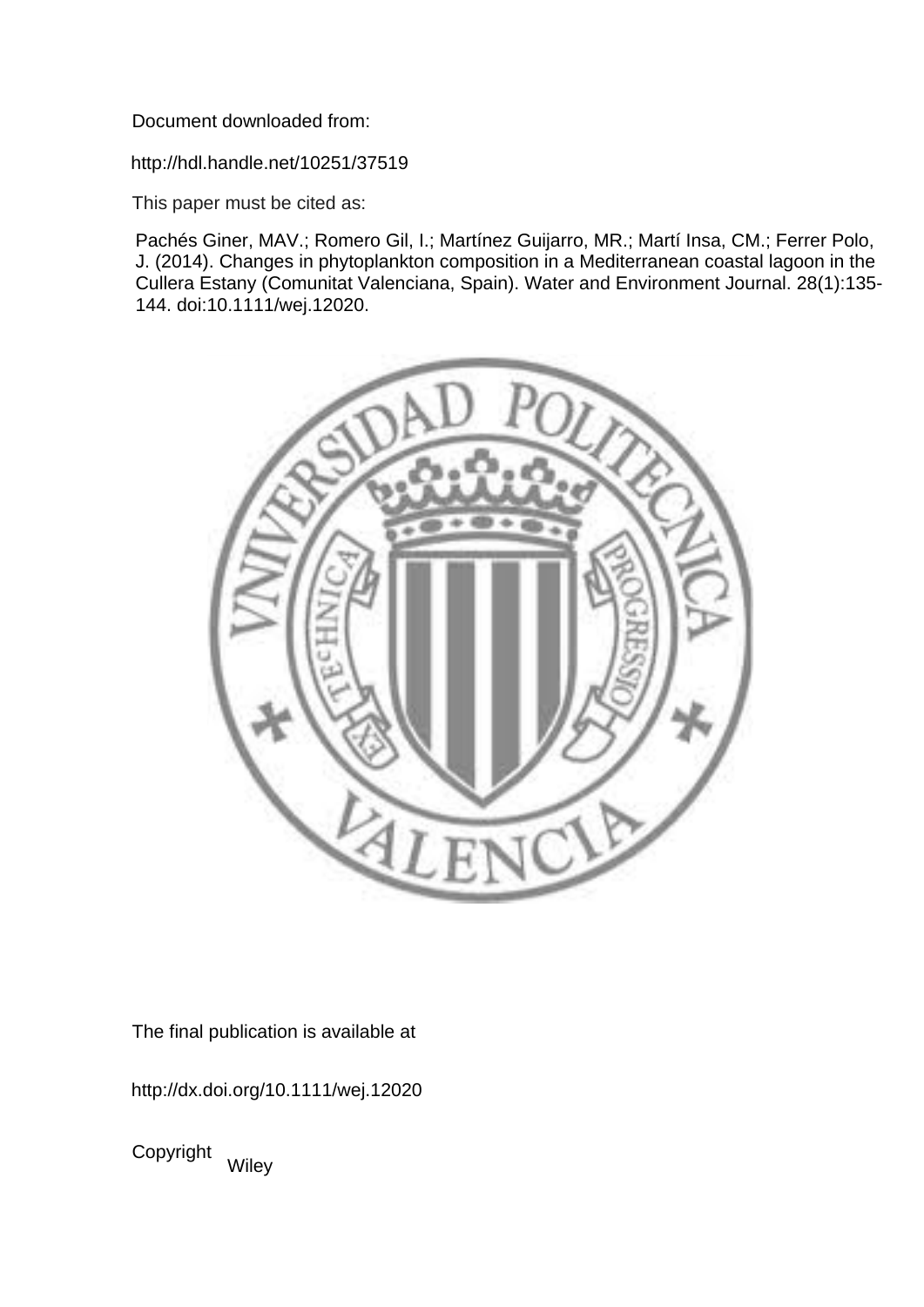# **Changes in phytoplankton composition in a Mediterranean coastal lagoon in the Cullera Estany (Comunitat Valenciana, Spain)**

Pachés M<sup>\*</sup>, Romero I, Martínez-Guijarro- R, Martí CM, Ferrer J

Instituto de Ingeniería del Agua y Medio Ambiente

Universitat Politècnica de València, Camino de Vera s/n, 46022, Valencia, Spain \* Corresponding author. Tel.: +34963877616; fax: +34963879793; e-mail mapacgi@upvnet.upv.es

## **Abstract**

The Cullera Estany is a coastal lagoon located in a highly intensified agriculture and tourist area in Valencia. This coastal lagoon has connections with the sea that produce marine intrusion and generate a freshwater interface.

Four sampling campaigns were carried out during 2010 in order to analyze the phytoplankton composition and its relation to nutrient content through a Redundancy Analysis. Temperature, dissolved oxygen, nitrite and salinity are the main factors controlling the dynamics of phytoplankton community.

During July and October there is water column stratification, meanwhile in March there is a well mixed water column. In addition, in May and July campaigns hypoxia/anoxia conditions are detected at the bottom.

The most abundant phytoplankton groups are Diatoms and Cryptophyceae. Diatoms and Cyanophyceae respond positively to temperature whilst Cryptophyceae, Prasinophyceae and Dinophyceae respond to high salinity and dissolved oxygen values. Furthermore, picoplankton is correlated inversely with nutrient concentrations.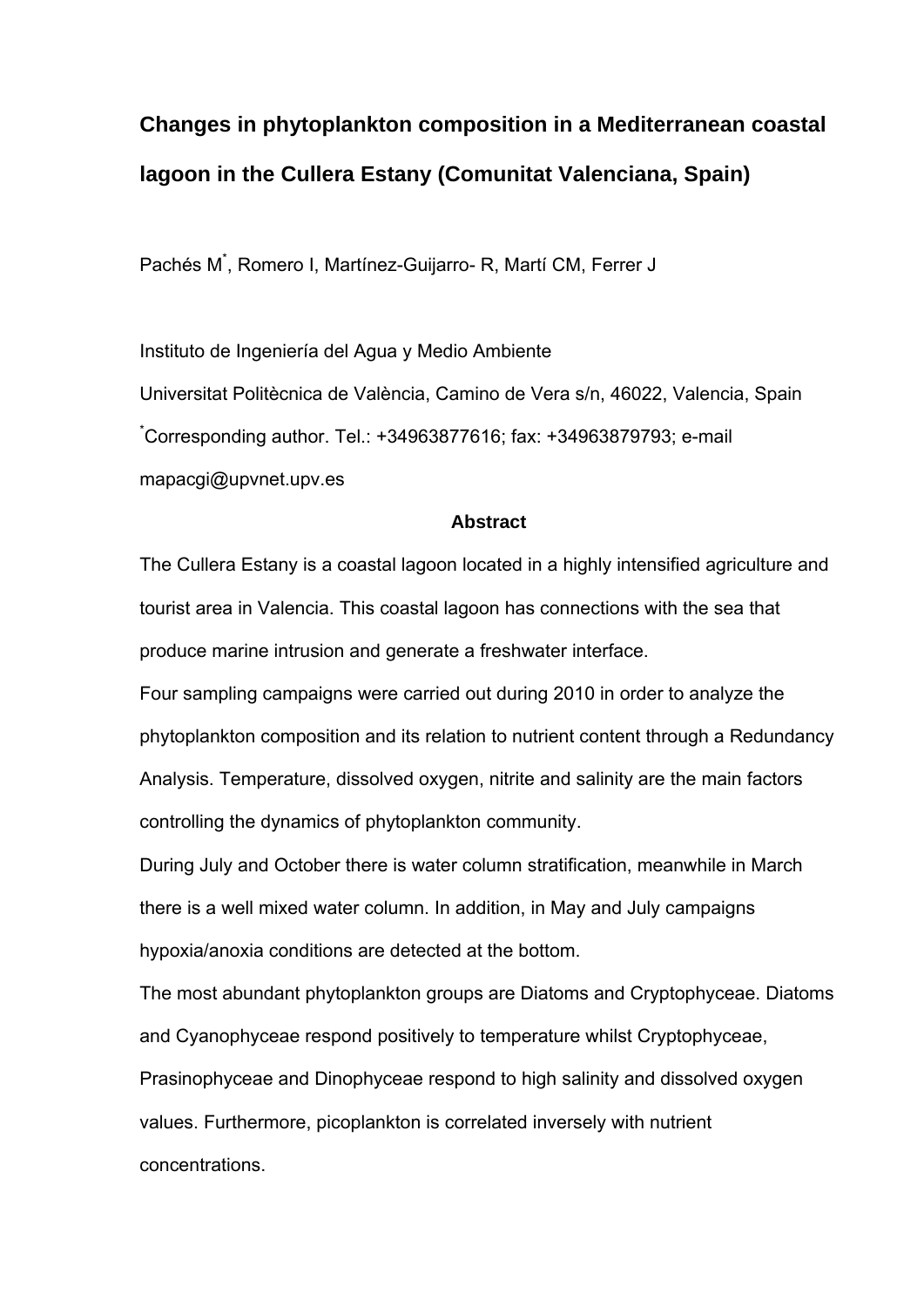#### **Key words**

Phytoplankton community, Coastal lagoon, Mediterranean Sea, Redundancy Analysis

## **Introduction**

Coastal lagoons have been defined as inland water bodies, usually oriented parallel to the coast, separated from the sea by a barrier and connected to the sea by one or more restricted inlets. The increase of eutrophy in these ecosystems has become more general during the last decades. The increase of anthropogenic use of littoral areas for residential, tourist activities and industry is one of the most important causes of eutrophication.

In the Mediterranean Sea, the eutrophication has been mainly related to high population and human use of the littoral (Puigserver *et al*. 2002). Furthermore, in the Valencia Region (Spain) there is another human activity causing water eutrophication which is intensive agriculture (Ramos *et al*. 2002).

Although in aquatic ecosystems primary production is regulated through both biotic mechanisms and abiotic mechanisms (Reynolds 2006), nutrients are considered the main limiting factor for phytoplankton growth in shallow temperate ecosystems, where photon flux through the water columns does not impose restrictions to photosynthetic requirements (Pérez-Ruzafa *et al*. 2002). For this reason, the nutrient inputs derived from the agriculture induce an enhancement of primary production that can lead to severe eutrophication problems (Cloern 2001).

The main environmental factors recognized as controlling community structure of phytoplankton are physical (mixing of water, light, temperature and turbulence) and chemical (salinity and nutrients) (Brogueira *et al.* 2007).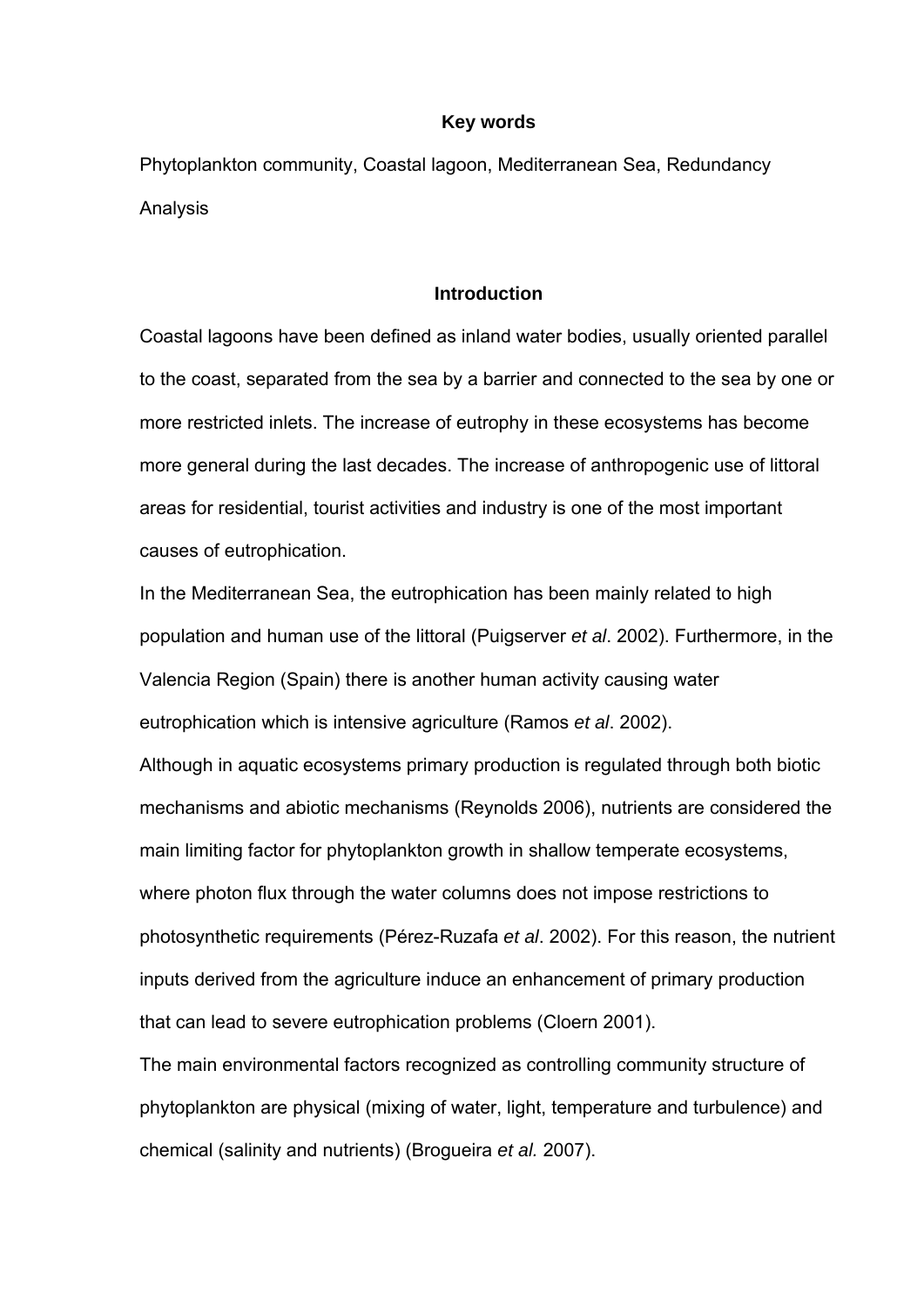The problem of water eutrophication in Europe has resulted in a legal mechanism for improving the ecological quality of the water by the European Water Framework Directive (WFD 2000/60/CE). The regional government has to implement this Directive in all its waters, however to date no detailed study has been made of the quantity and quality of the water in many places under the WFD requirements. For that reason the aim of this research is to analyze phytoplankton community behaviour (composition) and its relation to nutrient content in a coastal stratified lagoon in the Mediterranean region. This study attempts to be a helpful preliminary research of the system in order to facilitate the further WFD implementation in this water body.

## **Material and methods**

## **Study area**

Cullera Estany is a microtidal coastal lagoon approximately 2400 metres long, 35- 175 metres wide and maximum depth of 7 metres, located near Cullera city (Valencia, Spain).



Fig. 1: Cullera Estany on the north-western Mediterranean coast. Location of sampling station. A-G irrigation channels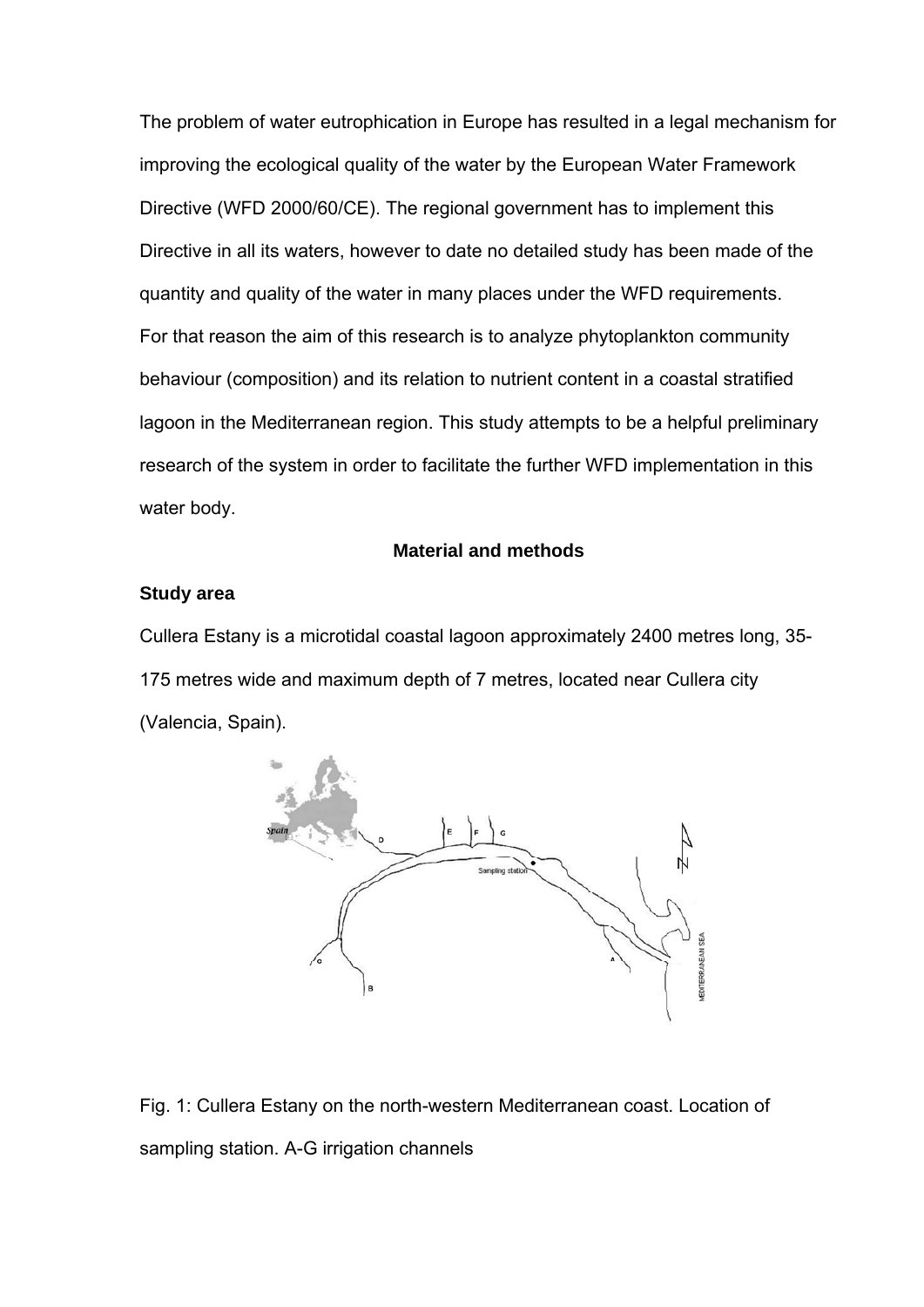This coastal lagoon was formed by the closure of a former fluvial estuary by a sand bar. In 1982, the sandy barrier was removed to enable Estany waters flow openly to the sea. Since then, this system usually behaves as a typical stratified estuary showing a marine water intrusion that generates a freshwater-saltwater interface (Vicente & Miracle 1988). Freshwater inputs to the Estany come in depth from groundwater and in surface by inputs from several irrigation channels (Fig.1).

#### **Data acquisition**

Four field campaigns were carried out in March, May, July and October 2010 at one sampling station defined in the middle of the coastal lagoon (Fig.1). At the sampling station, a multiparametric probe YSI was used to locate the freshwater-saltwater interface depth since it fluctuates. Once the interface was located, water samples were taken using a Density Interface Water Sampler (Mösso *et al.* 2008). This device allows taking samples at the interface and 10, 20, and 30 cm below. Two additional samples were also collected, one at the surface and other at the deepest depth.

Table 1 shows sampling campaign dates and depth profiles for the sampling station. In situ temperature, Dissolved Oxygen (D.O.) and turbidity were measured with the multiparametric probe YSI.

Samples for nutrient, salinity and chlorophyll *a* analysis were collected in 2 L plastic bottles. Samples for phytoplankton analysis were collected in 250 mL bottles and treated in situ with glutaraldehyde (2% final concentration) as indicated by Sournia (1978). Both bottles were kept at 4ºC until their arrival at the laboratory. Once in the laboratory, samples were divided into several proportional parts, following the conservation procedures suggested by APHA (1998). Samples were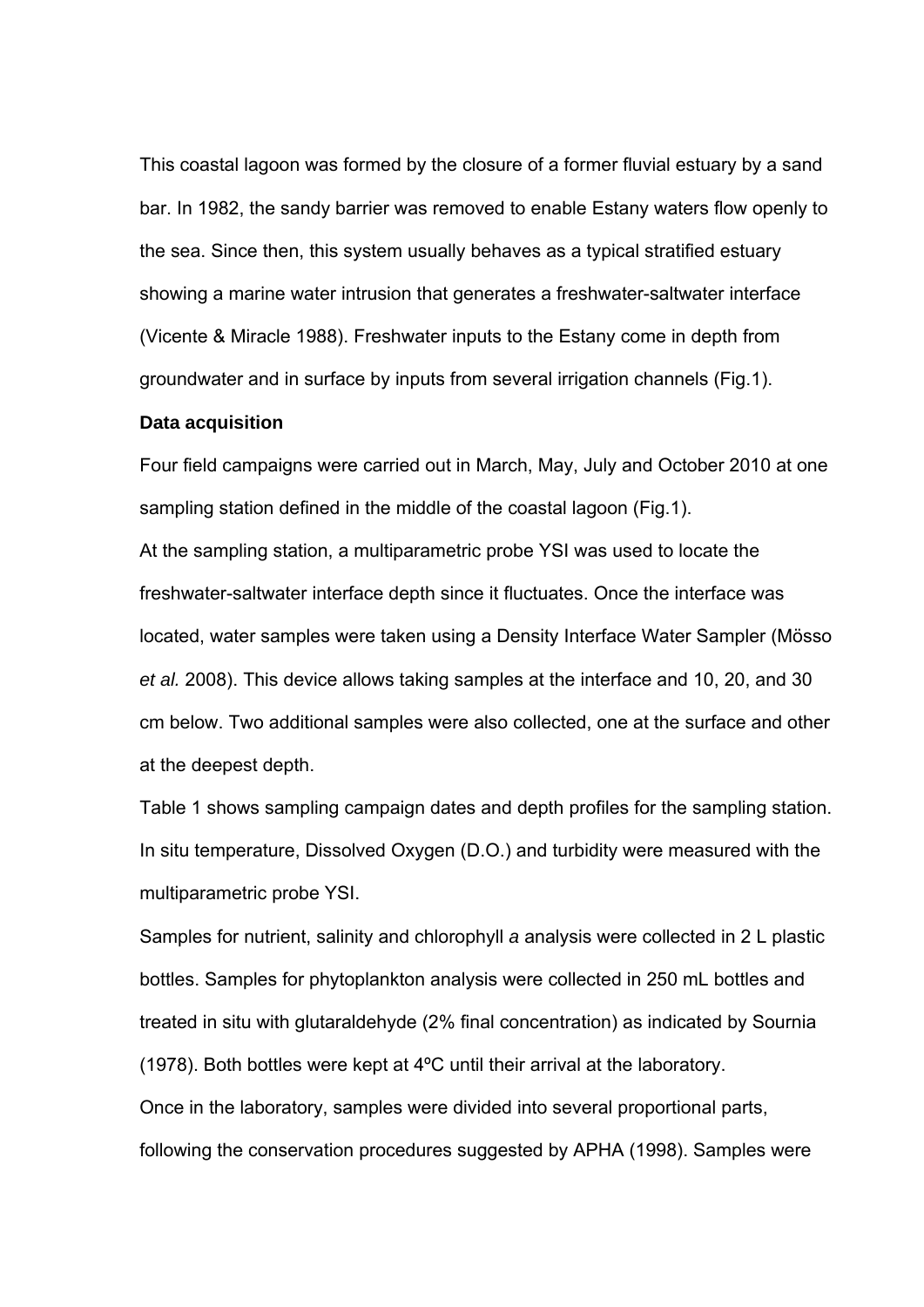filtered through cellulose acetate membrane filters of 0.45µm (Millipore HAWP) for nutrients (except for total phosphorus (TP) which was measured on unfiltered samples) and salinity. Membrane filters were used to determine chlorophyll *a* content.

For the nutrients analysis (ammonium, nitrite, nitrate, soluble reactive phosphorus (SRP), TP and orthosilicic acid) an Alliance Instruments auto-analyzer was used, following the methodology described by Treguer & Le Corre (1975), and taking into account Kirkwood *et al*. (1991) and Parsons *et al*. (1984) considerations. On the determination of chlorophyll *a* the trichromatic method based on spectrophotometry (APHA 1998) was used.

Salinity was measured with a Portasal Guildline 8410 A, calibrated with the suitable standards (I.A.P.S.O. Standard Seawater, Ocean Scientific International Ltd, K15= 0.99986, S= 34.995‰).

Algal counts were made by an epifluorescence microscopy (Vargo 1978) with a Leica DM2500 microscope, using a 100× oil-immersion objective (Pachés *et al*. 2012). Using epifluorescence microscopy, phytoplankton cell shapes, flagella, or other cell extensions can be observed, together with the size and shape of the chloroplasts and their red or orange autofluorescence, which provide the basis for identification (Havskum *et al*. 2004). Standard keys and manuals were used for taxonomic determinations (Caljon 1983; Ettl 1983; Round *et al*. 1990; Tomas 1997)

# **Statistical analyses**

The correlations between the phytoplankton composition and the environmental factors were assessed using redundancy analysis (RDA) which is a linear method of direct ordination using the CANOCO package (ter Braak 1986). All biological data used in the analysis were logarithmically transformed to stabilize variance and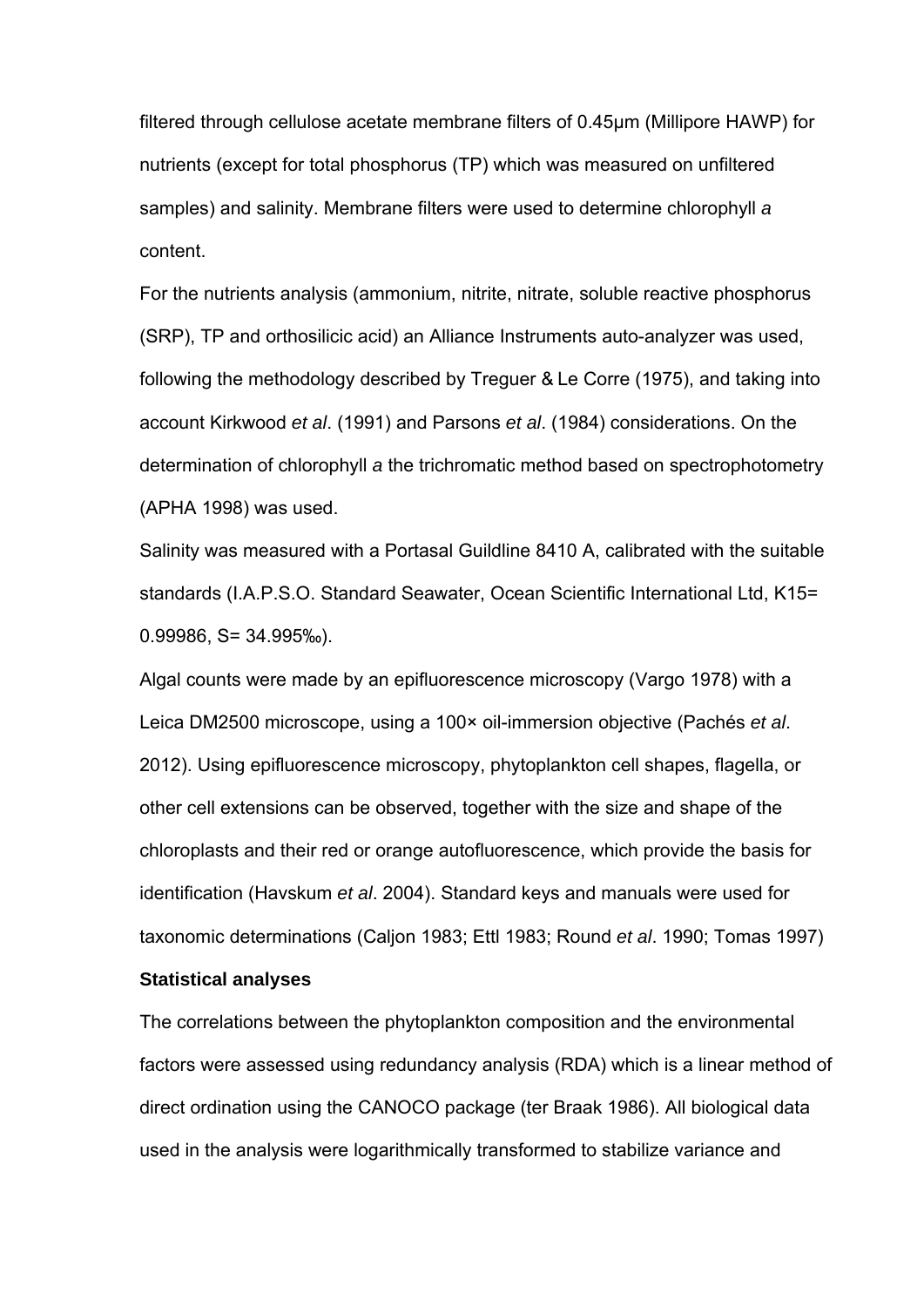reduce the influence of dominant taxa on the ordination. RDA was performed using CANOCO for Windows 4.5 (ter Braak & Smilauer 1998) with manual selection to identify the significance of the environment variables that best explain phytoplankton composition.

## **Results**

#### **Physical and chemical water parameters**

Fig. 2 shows salinity, temperature, turbidity, D.O., nitrite, nitrate, ammonium, orthosilic acid, chlorophyll *a*, TP and SRP vertical profiles at the sampling station of Cullera Estany.

Water temperature oscillates between 12.4 ºC at 6.20 metres depth in March and 29.1ºC at surface in July. In March, May and July the superficial water layer is warmer than the deeper, however in October the superficial water layer is colder (Fig. 2). Vertical temperature differences from the surface to the bottom reached 9.3 ºC in July and 5.9 ºC in October. Moreover, it can be observed a sharp change in temperature in the first centimetres of the water column in October campaign. The maximum salinity value found in October at 6.40 metres depth  $(35.63 \text{ g} \cdot \text{kg}^{-1})$ and the minimum value is found in July at the surface and at 0.30 metres depth (<5 g.kg<sup>-1</sup>). July and October present the largest rates of variation in salinity (30.5 g.kg<sup>-1</sup>) and 27.7 g.kg<sup>-1</sup> respectively) that indicate a sharp halocline in the water column. D.O. concentration varies from under 1mg. $L^{-1}$  in May at 6.70 metres up to 12 mg. $L^{-1}$ in July at 0.90 metres. In May and July campaigns anoxic/hypoxic conditions can be observed in the deepest part of the lagoon where less than 1mg.L<sup>-1</sup> of D.O. is reached.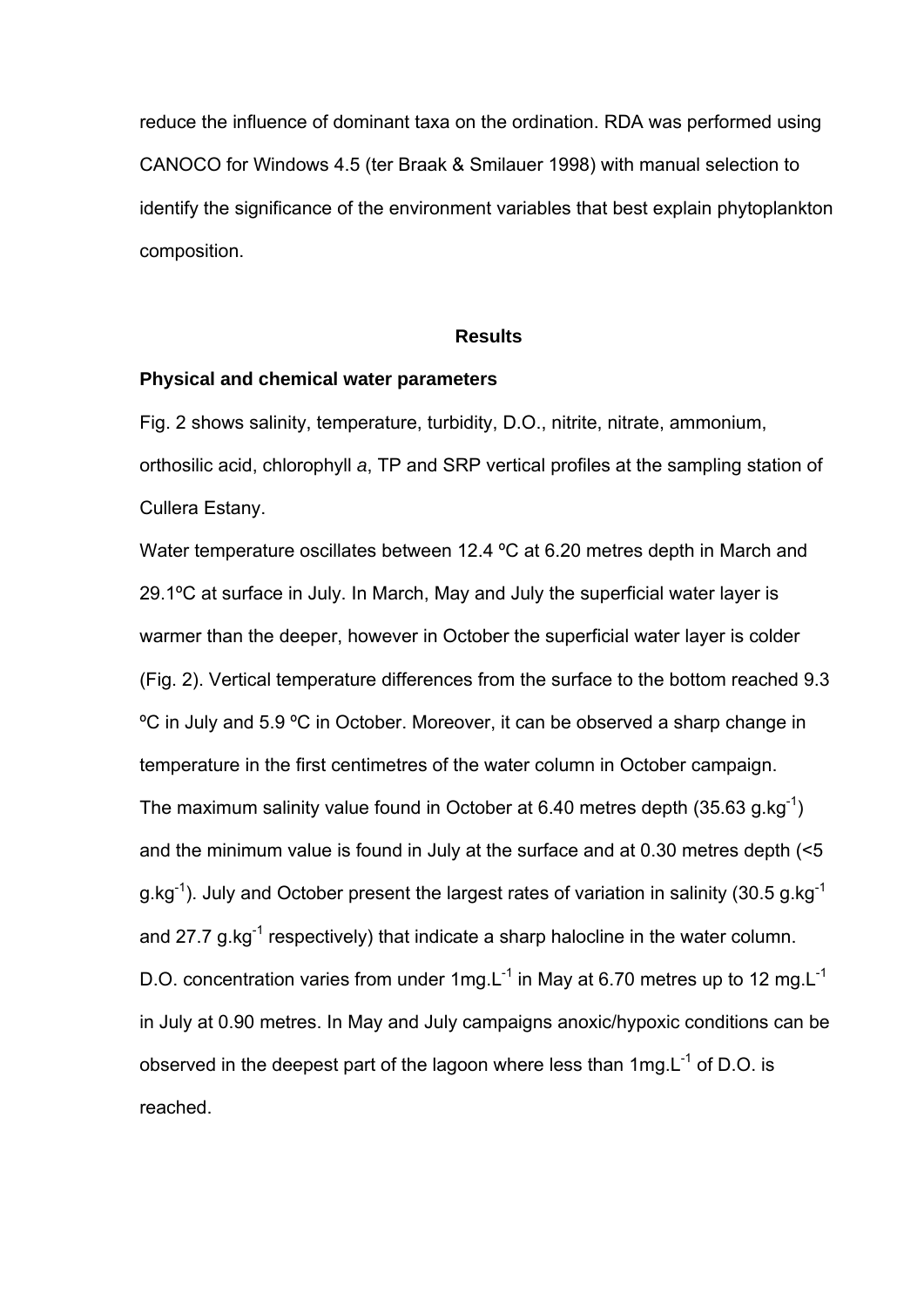The minimum turbidity value, 3.4 NTU, is found at 2.70 metres in October and reaches 12.2 NTU at 0.70 metres in March. All sampling campaigns reach highest turbidity values in the water layer located between 0.5 to 1 metres depth, except in October when turbidity values do not change too much throughout the water column. Nitrite concentrations range from 0.12 μM at 0.90 metres in July to 8.09 μM at surface in May. The highest nitrite values are always found in the superficial water layer. These values decrease and reach minimum values around 0.8 metres depth, especially in July campaign where at 0.90 metres nitrite value is 0.12 μM. Nitrate is the most abundant nitrogen compound and its pattern is quite similar to the former. The minimum value found is 9.6 μM at 6.10 metres depth in July and the maximum is 896.7 μM at the surface in March. March and October campaigns have the highest nitrate values at surface. In addition, there is a decrease in nitrate values in the first meter of the water column in all campaigns.

The ammonium concentration ranges from 0.30 μM at 0.60 metres in March to 201 μM at 6.10 metres in July. The pattern is similar for March and October campaigns increasing this value through the column up to 30 μM in the deepest part. However, ammonium suffers a great increase in the deepest layer in July and May. Total phosphorus concentrations vary between 0.79 μM at 1.10 metres in March to 28.25 μM at 6.10 metres in July. There are two clear patterns among the campaigns for both TP and SRP. The first in March and October where concentrations do not vary too much between the surface and the bottom of the water column, and the second in May and July where the values increase from the superficial to the deepest layer reaching values up to 28.25 μM for TP and 14.7 μM for SRP. The orthosilicic acid varies between 16.8 μM at 1.1 metres in March to 122.8 μM at the surface in October. In March and October the highest values are found in the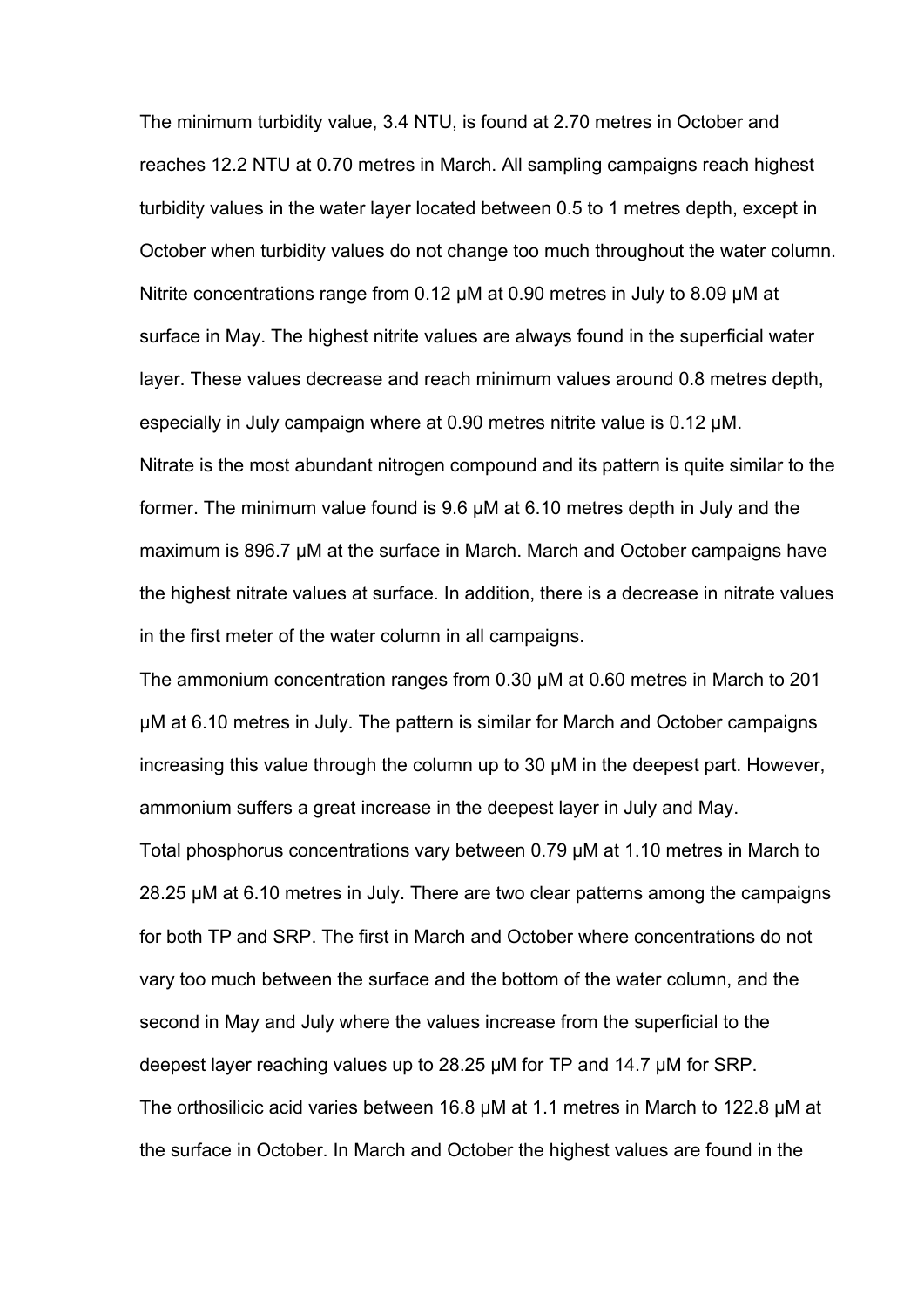superficial water layer, and the content diminishes along the water column reaching the lowest values in the bottom. However in May and July campaigns, orthosilicic acid diminishes sharply until 1metre depth, although it reaches the highest value in the deepest part of the lagoon.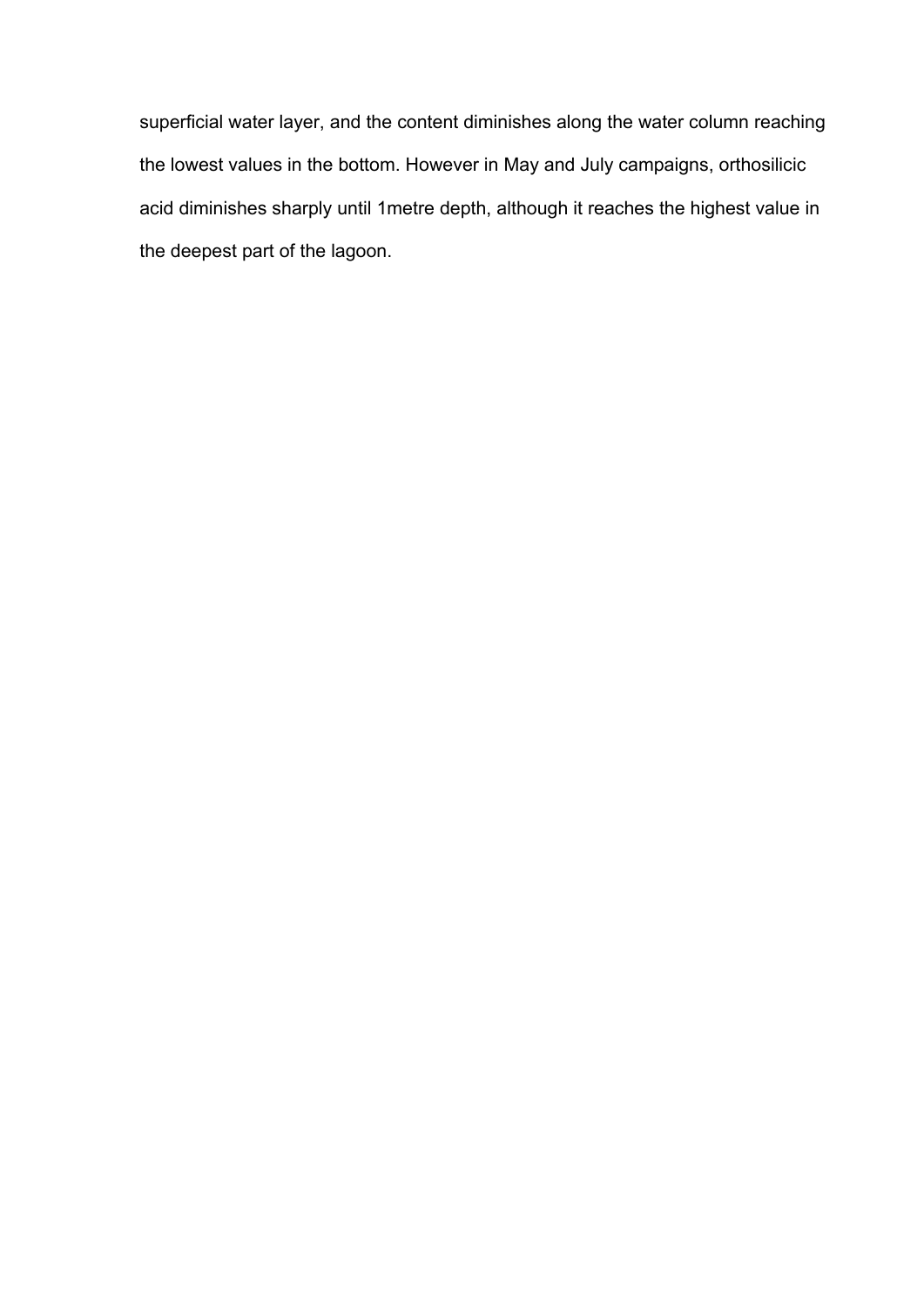



# **Phytoplankton biomass, composition and abundance**

In Fig. 2, it can be observed that phytoplankton biomass, measured as chlorophyll *a*, varies between 3.05 μg.L<sup>-1</sup> in October at 6.40 metres depth to 45.9 μg.L<sup>-1</sup> in July at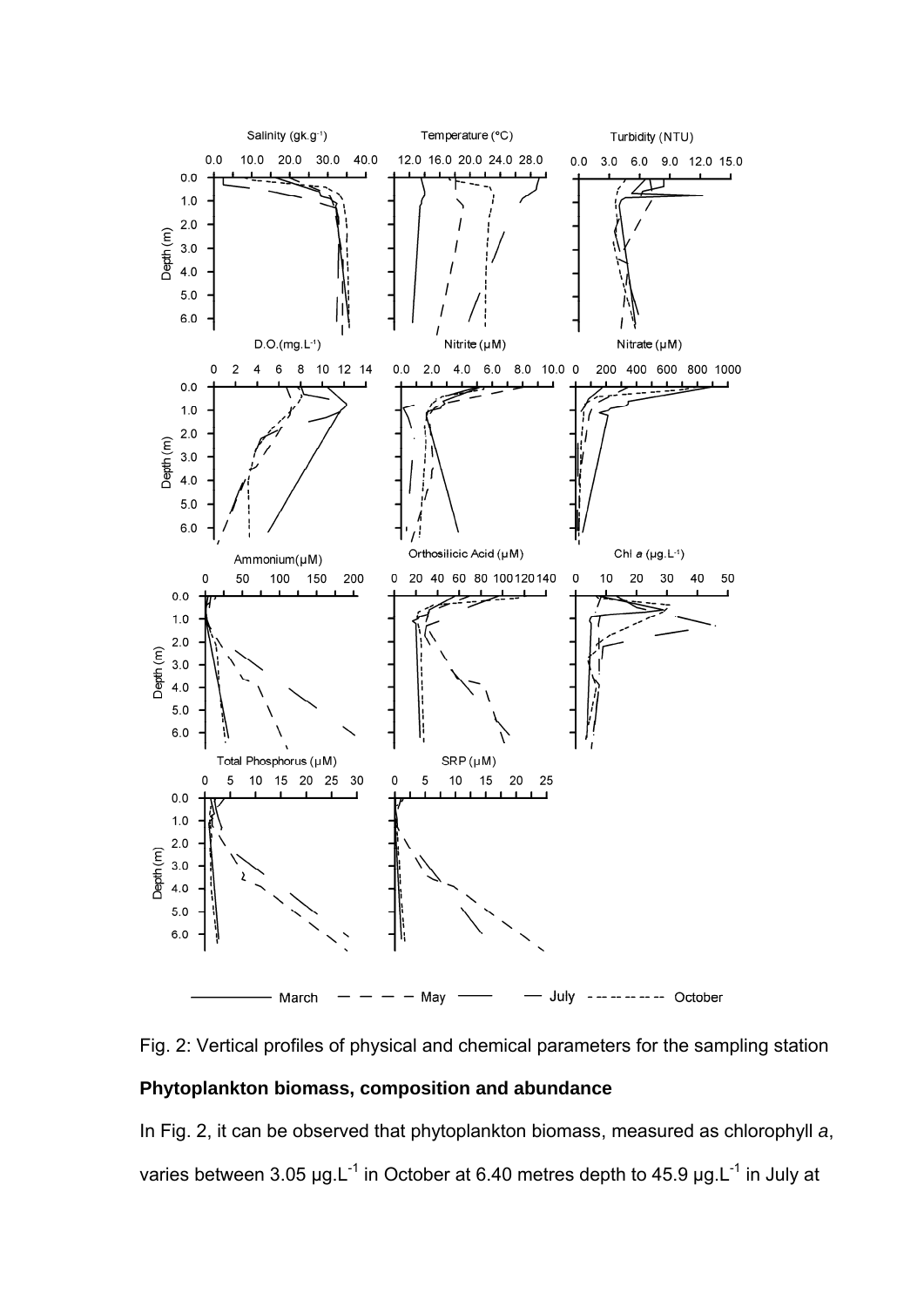1.30 metres depth. The highest values are always found in an intermediate water layer (between 0.5-1.5 metres depth). The largest rates of variation can be found in July with a difference of more than 40 μg.L-1 of chlorophyll *a* along the column. However the smaller differences are found in May where the chlorophyll *a* values are homogeneous through the water column.

During the study period, the main phytoplankton taxa identified are Diatoms, Dinophyceae, Cryptophyceae, Prymnesiophyceae, Chlorophyceae, Prasinophyceae, colonial Cyanobacteria and picocyanobacteria although the ratio of these groups is different for each sampling campaign.

Fig. 3 shows cell densities of the different taxa through the water column for all campaigns. As it is showed Diatoms (d), Cryptophyceae (e) and Chlorophyceae (f) are found in all campaigns. However other groups like Chrysophyceae (not showed in Fig. 3) is only found in March along the whole water column and in May only in the superficial water layer. Prasinophyceae (h) is detected in all campaigns but July, as Prymnesiophyceae (i) that is not detected in May. Finally, Dinophyceae (g) is detected through the whole column in March and May, but its presence is reduced in July and October.

Phytoplankton abundance (a) varies from 13.2 10<sup>4</sup> cell.L<sup>-1</sup> in the deepest layer of the column in July to 104.4 10 $^6$  cell.L<sup>-1</sup> in October at 0.40 metres depth. The highest rates of variations in cell density are found in October where a bloom of small-centric diatoms is registered at 0.40 metres depth reaching up to 104.4 10 $^6$  cell.L<sup>-1</sup>. The most abundant phytoplankton groups for all campaigns are Diatoms (d) and Cryptophyceae (e). The former is the most frequent in May and October and the second in March. However, in July the abundance of these two groups is similar throughout the water column. Chlorophyceae (f) is present in all campaigns but only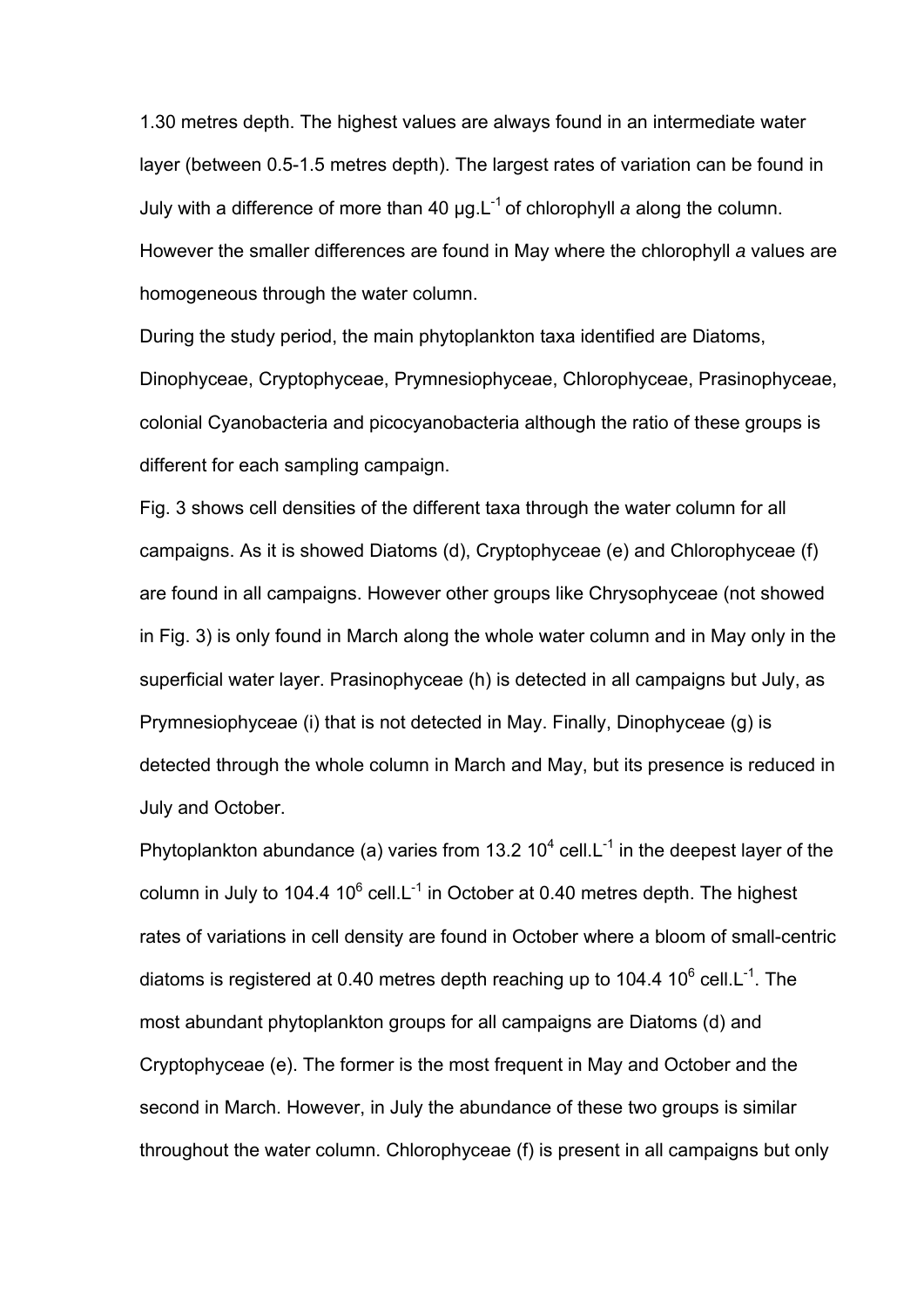reaches high abundance in July at surface. Other groups contribute to the total phytoplankton community in less than 10% in average.

Picophytoplankton (Fogg 1986) is represented by prokaryotic cyanobacteria (c), mainly *Synechococcus* (Johnson & Sierburth 1979) which exhibit in May and July the highest densities in the middle of the water column. The highest range of variation is shown in July from 1.4 10<sup>6</sup> cell.L<sup>-1</sup> (6.1 metres) to 374.6 10<sup>6</sup> cell.L<sup>-1</sup> (0.9 metres).

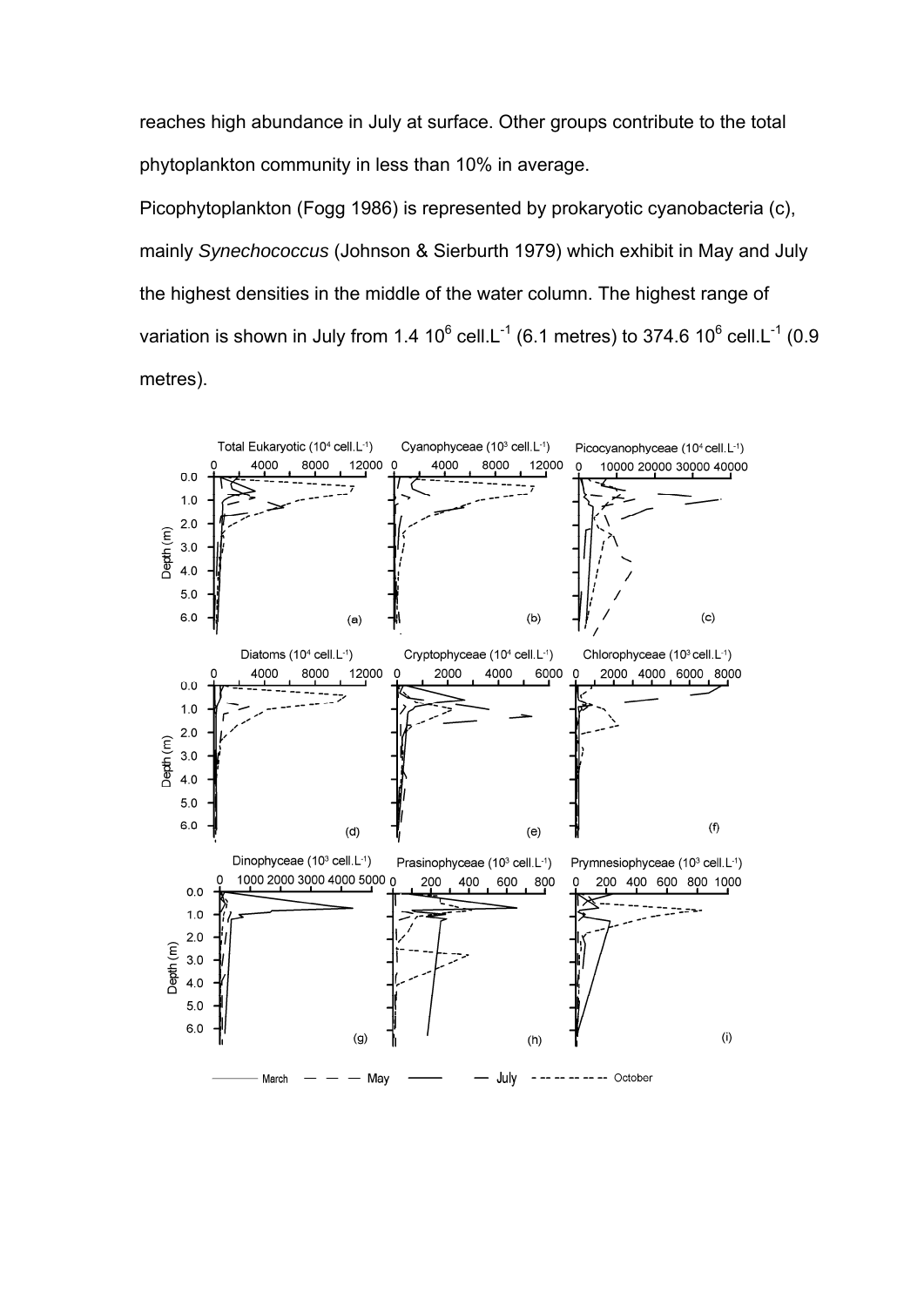Fig. 3: Cell densities of the main phytoplankton groups found in the Cullera Estany sampling station



**Relationships between phytoplankton community and environmental factors** 

Fig. 4: Redundancy Analysis (RDA) plot showing relation phytoplankton with physico-chemical parameters. Empty square March campaign; Solid star May campaign; Solid circles July camping; Empty circles October campaign. Chloroph (Chlorophyceae); Cryptoph (Cryptophyceae); Prymnesi (Prymnesiophyceae);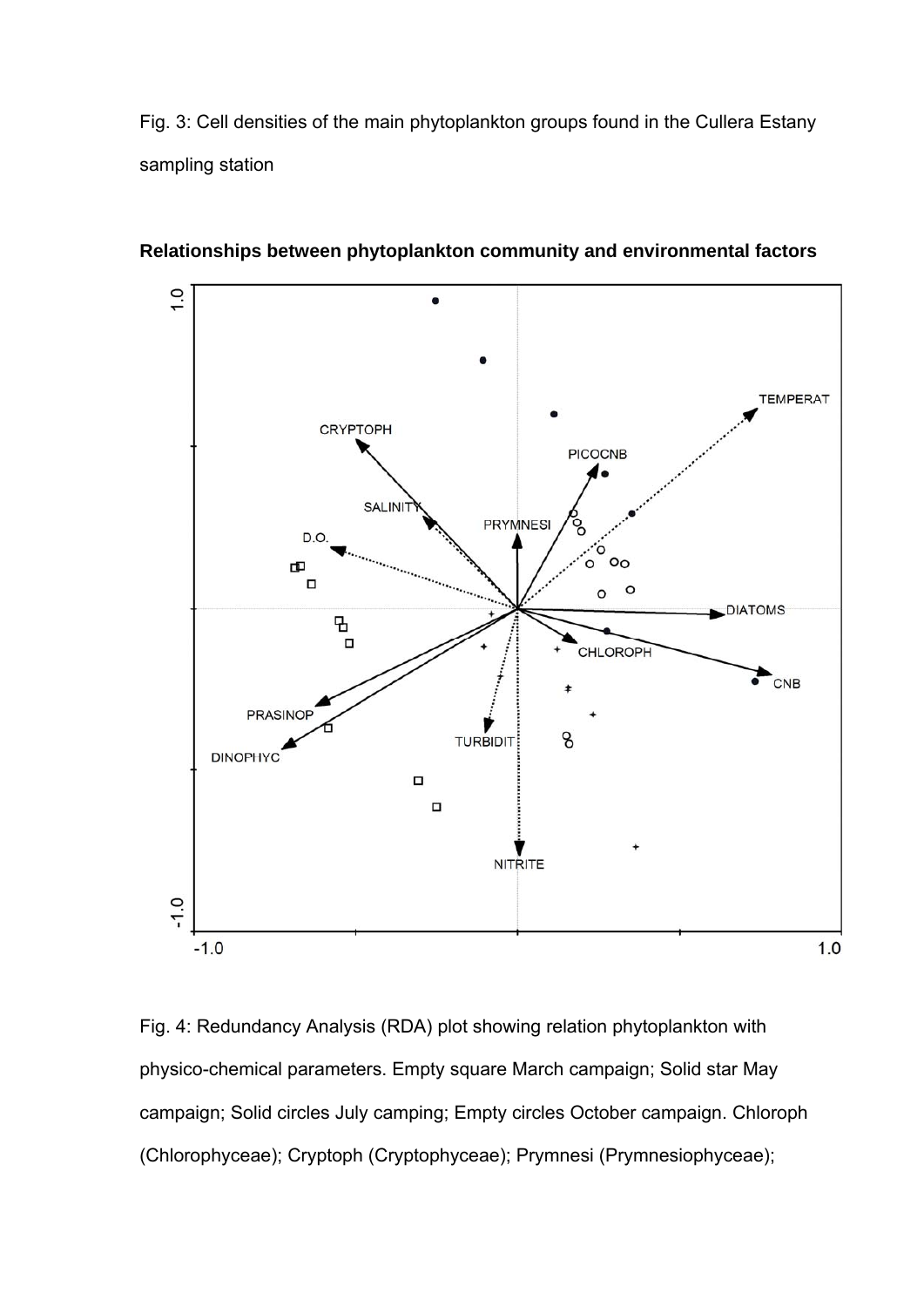Picocnb (Picocyanophyceae); Cnb (Cyanophyceae); Prasinop (Prasinophyceae); Dinophyc (Dinophyceae)

The results of the RDA are displayed in an ordination plot for the Cullera Estany (Fig. 4). The RDA yields five environmental variables explaining the variability in the phytoplankton composition, which are Temperature *F*= 10.70, *p*= 0.002; D.O. *F*= 5.22, *p*= 0.004; Nitrite *F*= 9.20, *p*= 0.002; Salinity *F*= 2.89, *p*= 0.02 and Turbidity *F*= 2.48, *p*= 0.042. The relation between phytoplankton groups and environmental variables is highly significant (Monte Carlo tests: *p* =0.005).

In the RDA ordination the first two axes explain 48% of the total variance in the phytoplankton composition. The first axis is determined mainly by temperature, D.O. and salinity. The length of the temperature vector in the ordination plot indicates the high power of this variable to explain the positions of the biological data. This axis is significant and it describes a gradient from a relatively high temperature towards high salinity and D.O. values.

The second axis is determined by nitrite and turbidity (which limits light penetration). It is also significant and describes a gradient from relatively higher nitrite concentration and turbidity towards a cleaner and lower nutrient concentration waters.

In the ordination plot, the acute angles between two vectors indicate a high positive correlation. Thus, for the studied area Diatoms and Cyanobacteria are strongly correlated and appear on the positive side of the first axis, associated with high temperature and lower D.O. and salinity values. In addition, Prasinophyceae and Dinophyceae are powerfully correlated too.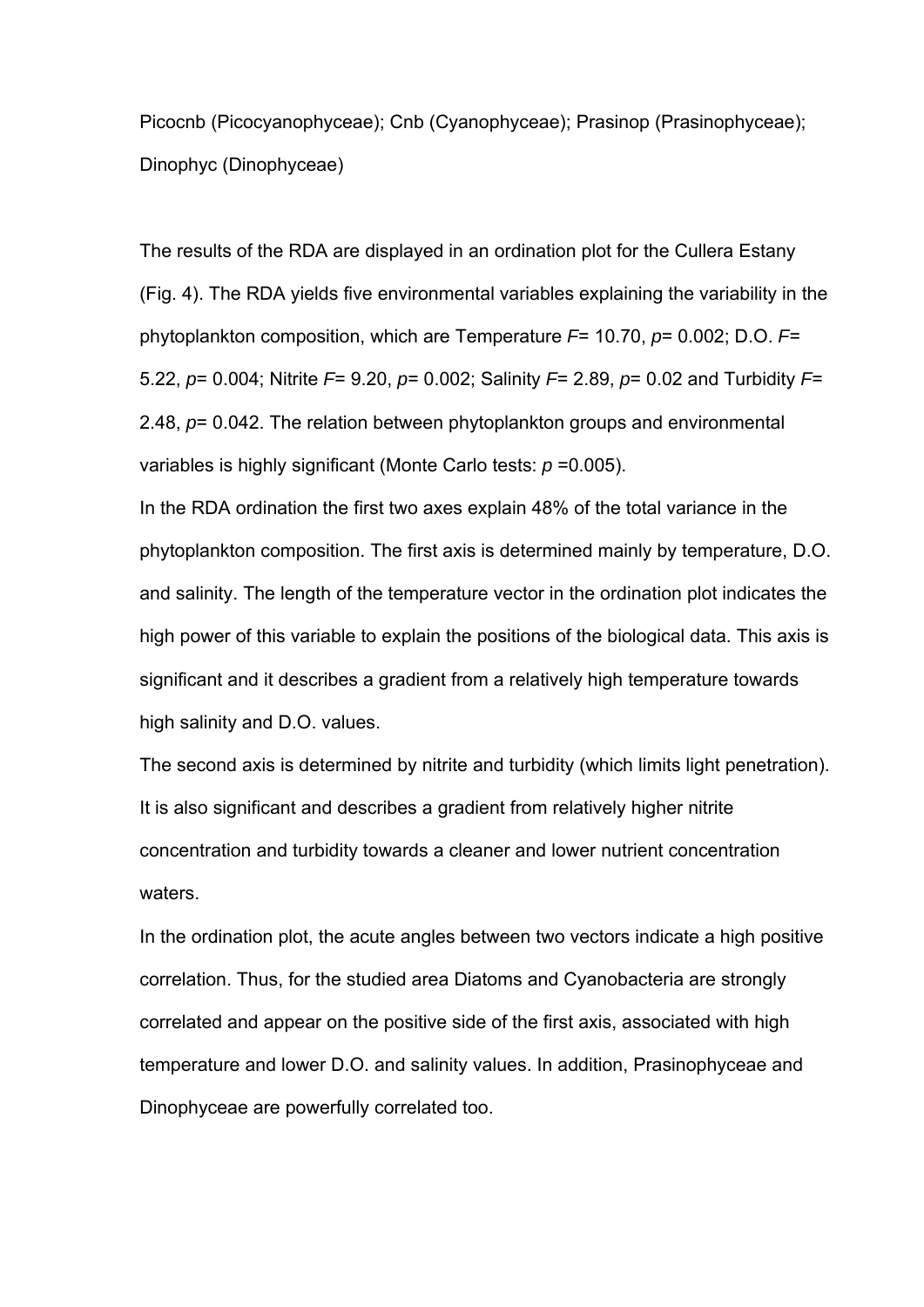The Cryptophyceae vector is orthogonal to the temperature axis, implying it is unaffected by this variable. In addition, this group is strongly correlated to high salinity and D.O. concentration but also to low nitrite, indicating that this group prefers well mixed areas.

Chlorophyceae and Prymnesiophyceae show the shortest vectors placed not far from the origin of the ordination axes, meaning that these phytoplankton groups are present in all samples and not associated with one or more particular environmental variable studied.

When plotted against the environmental variables, samples of the different campaigns are distributed along the axes. In general, March samples are associated with higher salinity, D.O. and nitrite values. Prasinophyceae and Dinophyceae are the most abundant phytoplankton groups of these samples.

All May samples but one (surface sample) are located in the middle of the ordination axes. The main phytoplankton groups in this sample are Diatoms, Cyanobacteria and Chlorophyceae.

In July campaign samples are distributed in the positive side of the two axes where higher temperatures and lower nutrient content and salinity prevail. Furthermore, samples from this campaign are wide open distributed along the diagram indicating that environmental conditions are different along the water column due to the presence of a sharper halocline. The phytoplankton composition of the surface is mainly compound of Diatoms, Chlorophyceae and filamentous Cyanobacteria. However in the deepest layers of the water column, phytoplankton composition changes completely as Cryptophyceae and Prymnesiophyceae dominate the community.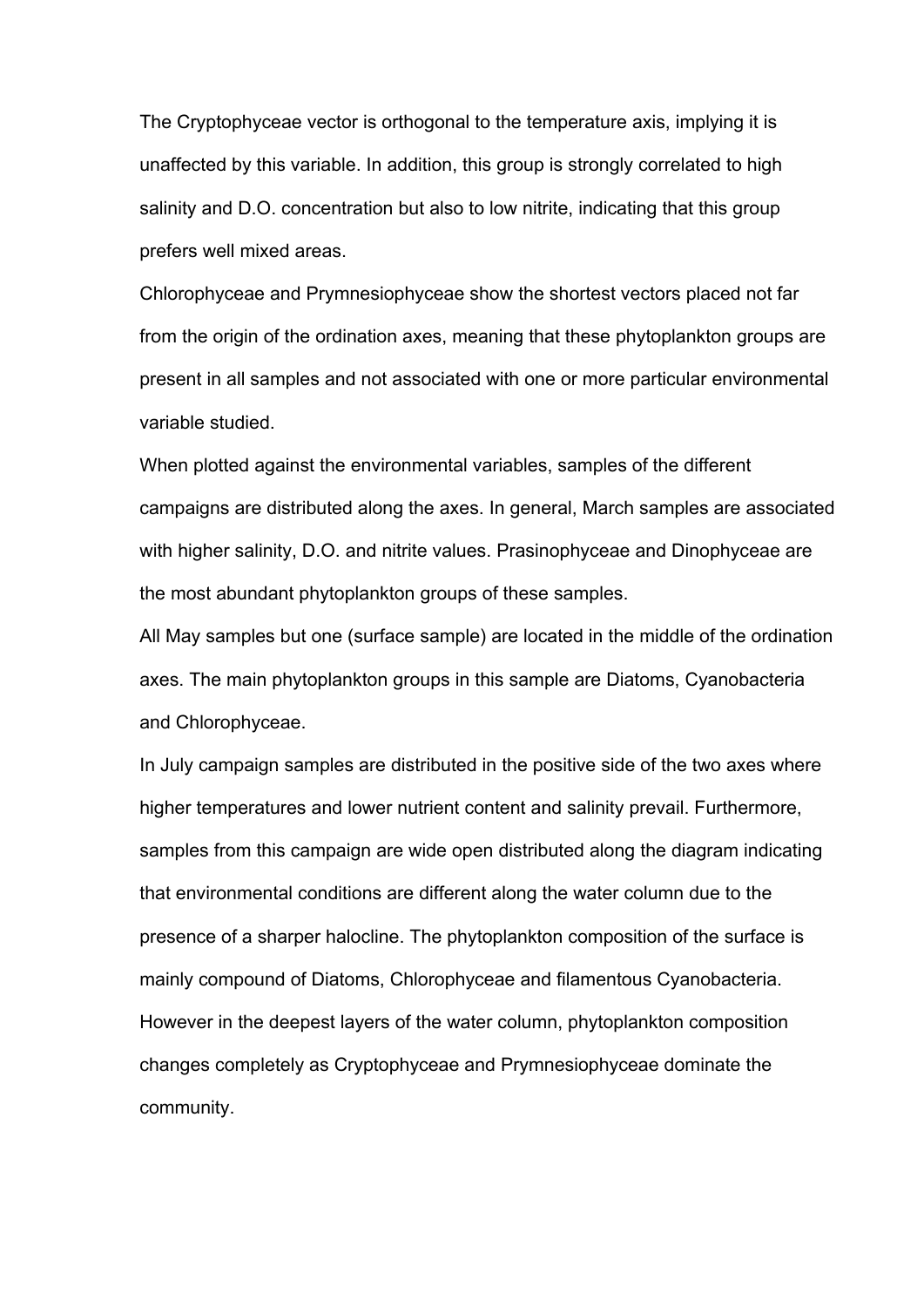Finally, the October campaign that also has temperature stratification, shows all samples but two, distributed closely and on the positive side of the two axes. The main phytoplankton groups related to October samples are Diatoms and Prymnesiophyceae. Those samples located away correspond to the superficial water, indicating that environmental conditions in this layer are different.

## **Discussion**

#### **Environmental factors**

In this ecosystem, the change of physical, chemical and biological parameters is mainly related to inland-sea water interaction which depends mainly on natural factors and on the anthropogenic regulation of water fluxes in the channels. From the analysis of each sampling campaign four different scenarios are found in Cullera Estany. In March there is no great temperature, or TP variation through the water column. However nitrate values suffer great variations since concentration in surface is the highest in all campaigns. This may be because is the fertilization period for rice crops around, which are based on nitrogen, and to the rains that occurred in the first days of March (AEMET 2011). Moreover there is an increase in phytoplankton biomass that generates larger D.O. concentrations. On the contrary, in the deepest layer of the water column, phytoplankton cells may die, reduce D.O. values and increase nitrite values at the bottom of the column (Falco 2003). In May campaign there is no great temperature, salinity or chlorophyll *a* value variation either. However, although there is no stratification in the water column anoxia/hypoxia conditions are reached at the bottom. This is due to the fact that mineralization of this biomass at the bottom is oxygen-consuming leading to a decrease in D. O. concentration. Beside this, a strong redox potential gradient is also developed in this campaign with values ranging from 50 mV to -200 mV (values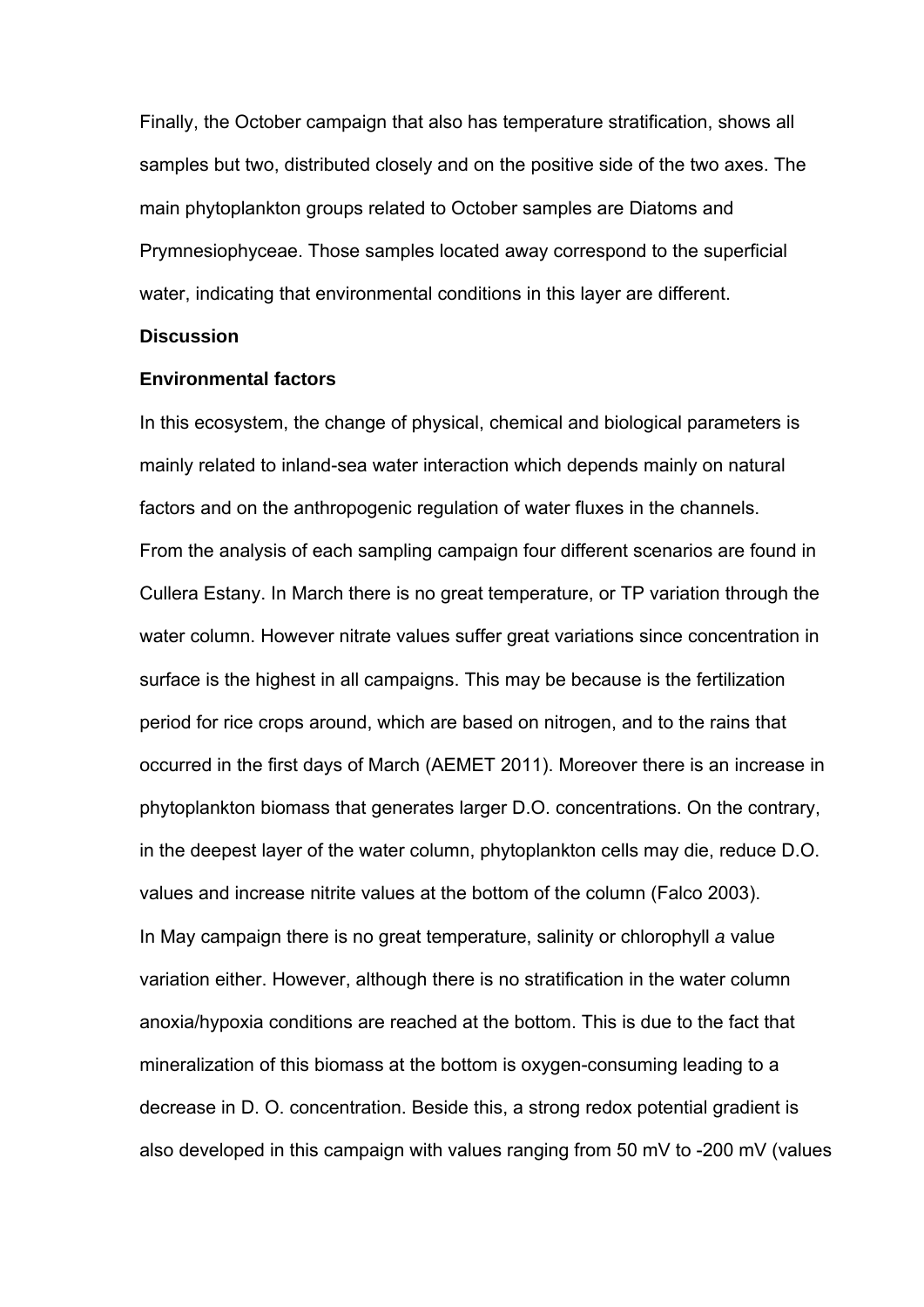obtained from the multiparametric probe YSI but not showed). At 6 metres depth redox potential turns into negative values affecting to nutrient concentrations since ammonium, TP, orthosilicic acid and SRP increase due to remineralization within the sediments.

From late spring the freshwater flow dominates, establishing in July a marked stratification of fresh and salt water. The origin of this freshwater is due to irrigation water returns from the crop near the lagoon since in summer period irrigation and fertilization are intensified (Lidón *et al.* 1999). Thus, the highest salinity values are always in the deepest part of the lagoon and may come from the sea. In addition, there is a biomass peak at 1.30 metres probably due to the saline shock that produce senescence and subsequent sedimentation in the halocline. During this sedimentation process, the cells of affected organisms are hold in the halocline (which is a calm zone), where they are accumulated producing vertical distribution peaks (Falco *et al*. 2006). This biomass decomposes at the bottom of the column leading to anoxia conditions. The mineralization process leads to the highest ammonium, TP, SRP and orthosilicic acid values for all the campaigns. Furthermore, the redox potential gradient through the column varies from 0 mV to -250 mV, and it turns into negative values at 4 metres depth.

Finally, October campaign also has a saline stratification and a sharp variation in temperature, registering the superficial water layer colder and fresher than the bottom. The high nitrate and orthosilicic acid content that show this superficial layer suggest its continental origin (Falco *et al*. 2006). The large rate of nitrate variations in October (rainfall season) is due to the surplus of water leached which elevates the amount of nitrogen.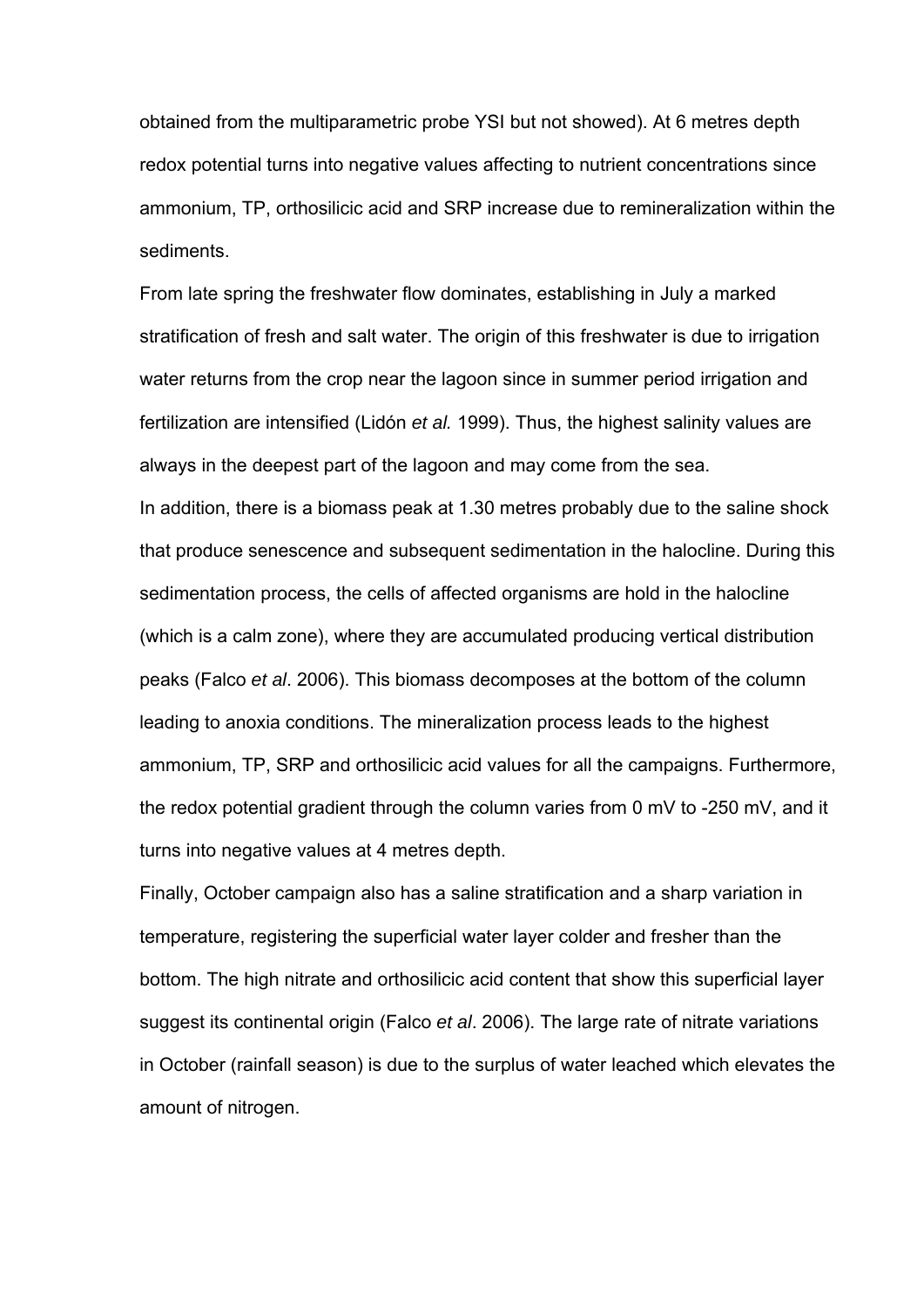Although there are few published studies related to the physical and chemical characterization of the Cullera Estany, the results obtained are in concordance with those achieved by Marti (2007) unpublished data, and Falco *et al.* 2006 (oral communication) where a high salinity stratification in the water column was found mainly produced by freshwater inputs. It was also found that in the freshwater layer, O.D., nitrite, nitrate and chlorophyll *a* values were always higher. However SRP, TP, and orthosilic acid concentrations vary greatly. Organic matter mineralization caused anoxia phenomenon from 3 metres deep on, mainly in the middle of the coastal lagoon and during spring and summer. Finally, it was also found *a* chlorophyll *a* peak in the halocline and chemocline.

# **Biological data**

The Estany phytoplankton composition varies widely in time due to the significant fluctuations in environmental parameters. According to RDA analysis results, temperature and nitrite are the most important environmental factors modifying the phytoplankton composition. The rather low percentage of variance in the phytoplankton data explained by the environmental variables in the RDA is quite common in complex ecological monitoring data (ter Braak & Smilauer 1998), and it is partly due to other factors, not considered in this study, influencing the phytoplankton population (e.g. grazing, sedimentation, micronutrients). In March campaign, Prasinophyceae (pico and nano cell-size) and Dinophyceae are the most correlated taxa. This may be due to the fact that Dinophyceae are considered to be favoured when small-celled species exist since many of them are mixo or heterotrophs (Suikkanen *et al.* 2007). In addition, these groups are abundant in winter and in muddy but well oxygenated zones.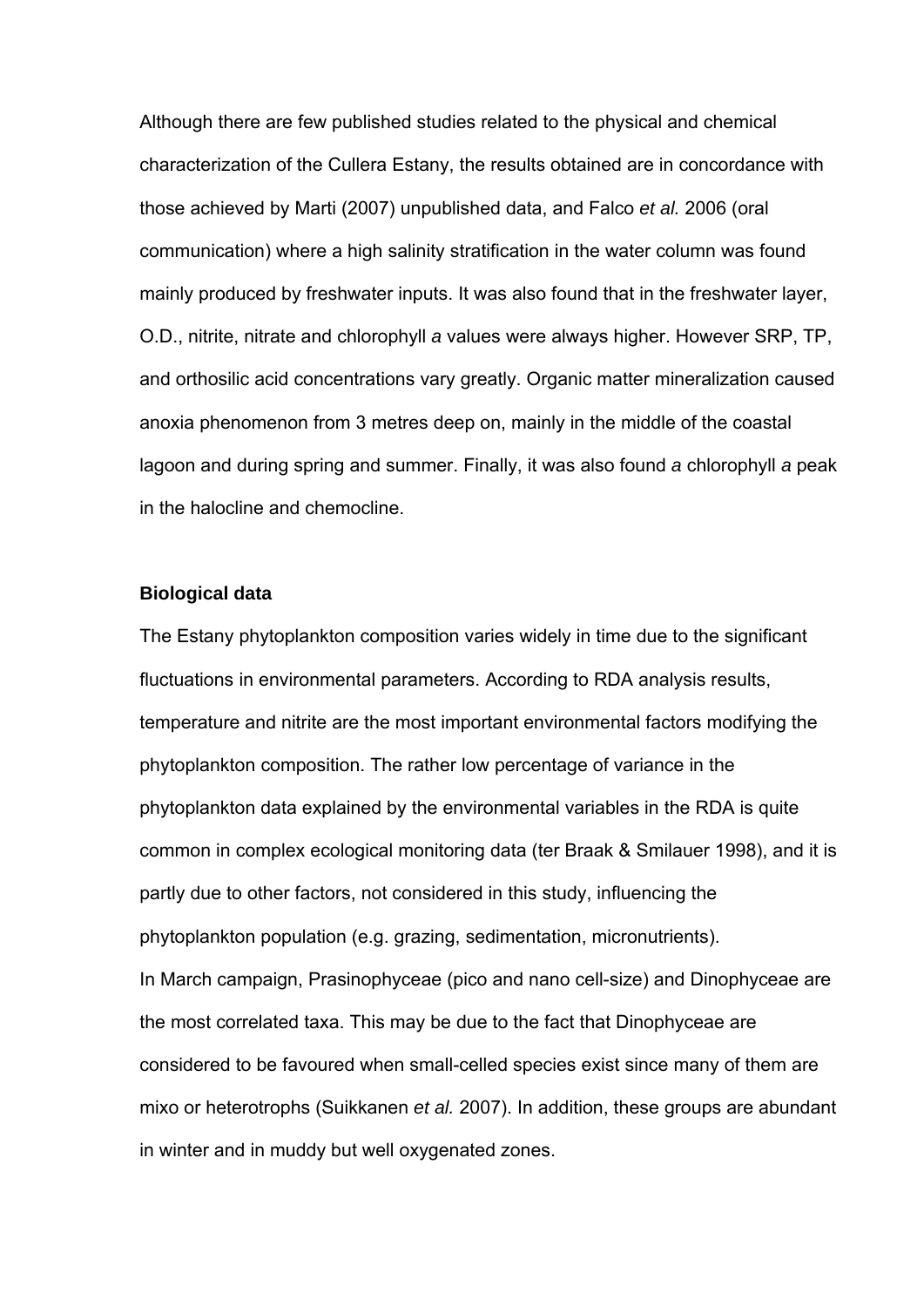However, the phytoplankton composition shifts towards Diatoms and Cryptophyceae dominance in May campaign. In freshwater environments some Cryptophyceae taxa are often present in constant but relatively low numbers throughout the year, although sudden population increases are also common (Novarino 2003). This seems to happen in this campaign where in the middle water column Cryptophyceae reaches a 96% abundance percentage.

In July the high water stratification conditions may induce shifts in phytoplankton composition. In the superficial layer Diatoms and Chlorophyceae are abundant. The increase in Chlorophyceae may be associated with the decrease in salinity, as many of the common Chlorophytes are of freshwater origin. However Cryptophyceae increases its proportion in the middle depth of the column as this group generally appears during the stratification period in the Cullera Estany due to the greater motility characteristics and size of these organisms (Rojo *et al.* 1986). Mediterranean climate is characterized by a strong seasonality in rainfall period (Ramos 2001). During this year, the highest rainfalls occurred in October before the sampling date (AEMET 2011). This fact generates another change in the phytoplankton composition since fast-growing small-celled centric Diatoms reach the highest density in this campaign during the entire water column. This may be due to the fact that silicate inputs are mainly fluvial and therefore this silica-dependent group is favoured to growth. This relationship would explain the relative decrease in the abundance of Dinophyceae and other non-siliceous species.

The results obtained in this study are in concordance with those achieved by Rojo and Miracle (1984) and Rojo *et al*. (1986) in the Cullera Estany. In these studies water samples were taken at different depths during an annual cycle. The same phytoplankton groups were identified and different groups of association of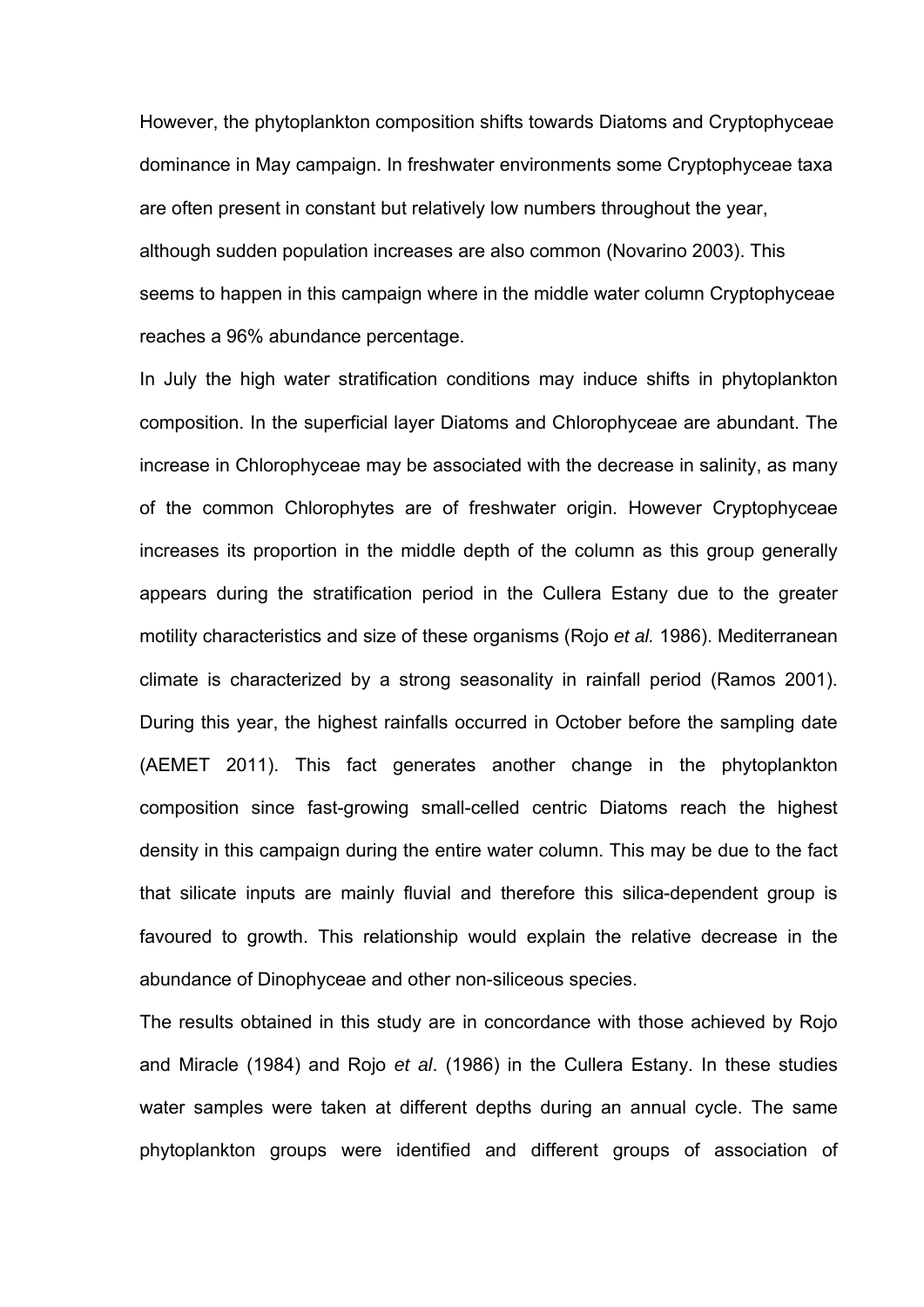phytoplankton were characterized. Some of the best defined phytoplankton associations were first, a group composed mainly by small centric diatoms, which can be considered as one of the first succesional stages in spring time. Another group detected was made up by Cryptophyceae and several Chlorophyceae founded in the upper part of the water column, which succeeds in early summer. And, finally, a group composed mainly by fast-growth of small centric diatoms characteristic of fluctuating conditions. In addition, Chrysophyceae and Euglenophyceae were detected in a short period of time as it happens in our study. Available data from picophytoplankton in the Cullera Estany are scarce since most of the published data are based on inverted microscopy and this technique neglect picophytoplankton and many nano-sized organisms (Domingues *et al.* 2008). However, studies of picophytoplankton seasonal variations performed in temperate areas found highest picoplankton abundance in summer when water temperature reaches its maximum (Caroppo 2000) as it happens in the Cullera Estany. Regarding the WFD phytoplankton is the only planktonic element to be considered for this water body (Annex V). Thus, several phytoplankton-related variables (composition, abundance and biomass), are required to be evaluated by member states. Furthermore another physico-chemical parameters need to be studied (salinity and thermal, nutrient and oxygenation conditions). Results obtained in this research related to phytoplankton, nutrients and salinity may be considered as a starting point for future WFD implementation activities.

# **Conclusions**

1) May and July campaigns exhibit anoxic/hypoxic conditions and similar nutrient patterns different from those obtained in March and October.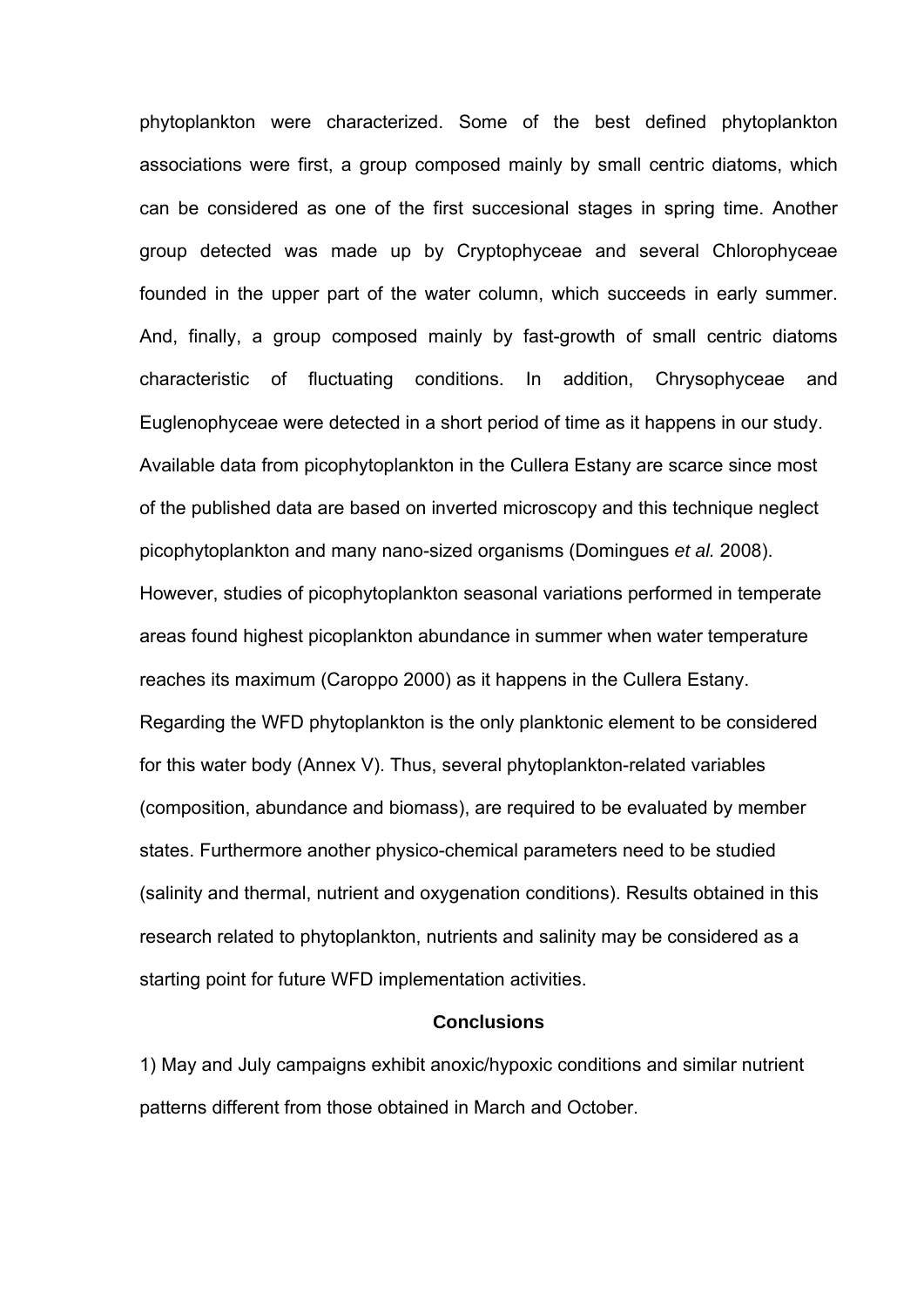2) Although there is a seasonal pattern linked to freshwater and marine inputs, the main environmental factor affecting nutrient distribution along the water column is the presence of anoxic/hypoxic conditions.

3) Diatoms, Chlorophyceae and Cryptophyceae are the most abundant groups in the Cullera Estany, although Dinophyceae and Prasinophyceae are also present in some campaigns.

4) Changes in phytoplankton community composition have been detected among the sampling campaigns. Diatoms and Cryptohyceae are the most abundant groups although their composition shifts both in surface and in the middle depth layer during the study period linked to environmental factors such temperature, salinity, D.O. and nitrite.

5) Composition, abundance and biomass data on the phytoplankton community in Cullera Estany are provided which will be helpful in future WFD implementation works by the regional government.

## **Acknowledgements**

This research work has been supported by the Generalitat Valenciana.

## **References**

Agencia Estatal de Meteorologia. AEMET. (2011)

ftp://ftpdatos.aemet.es/series\_climatologicas/valores\_diarios/estacion/. December. APHA. (1998) Standard methods for the examination of water and wastewater, 20th edition. Washington, DC: American Public Health Association, American Water Works Association, Water Environment Federation.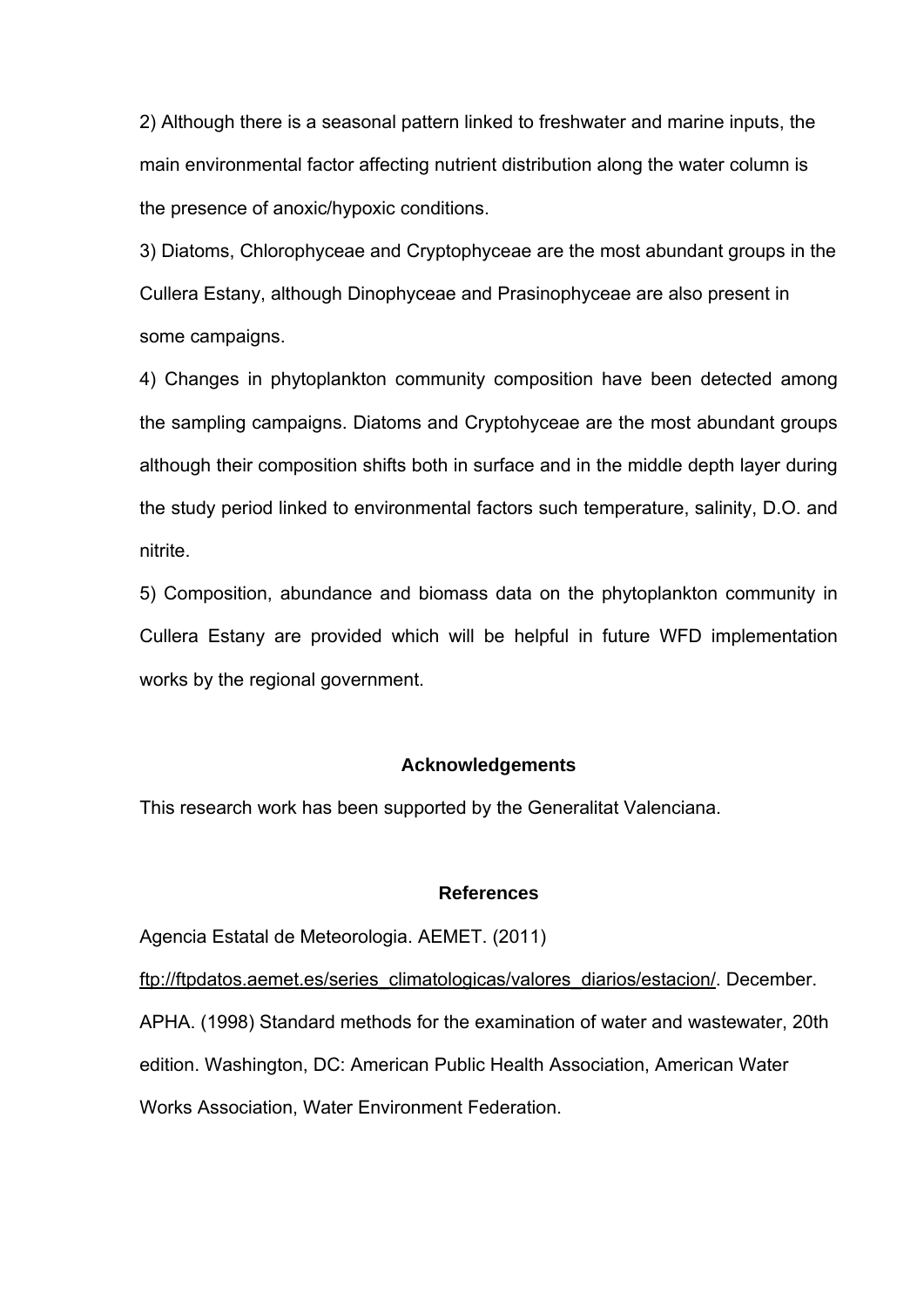Brogueira, M.J., Oliveira, M.R. and Cabeçadas, G. (2007) Phytoplankton community structure defined by key environmental variables in Tagus estuary, Portugal. *Mar Environ Res* **64**, 616-628.

Caljon, A. (1983) Brackish-water phytoplankton of the Flemish Lowland (developments in hydrobiology; 18) Dr W. Junk Publishers, The Hague. ISBN 90- 6193-769-8

Caroppo, C. (2000) The contribution of picophytoplankton to community structure in a Mediterranean brackish environment. *J Plankton Res* **22**, 381–397.

Cloern, J.E. (2001) Our evolving conceptual model of the coastal eutrophication problem. *Mar Ecol Progr Ser* **210**, 223–53.

Council of European Communities. (2000) Directive 2000/60/EC of the European Parliament and of the Council establishing a framework for the Community action in the field of water policy (2000/60/EEC) Official Journal (OJ L 327)

Domingues, R., Barbosa, A. and Galvao, H. (2008) Constraints on the use of phytoplankton as a biological quality element within the Water Frame Directive in Portuguese waters. *Mar Pollut Bull* **56**, 1389-1395.

Ettl, H. (1983) Süßwasserflora von Mitteleuropa. Chlorophyta I Phytomonadina. Gustav Fisher Verlag. Stuttgart New York.

Falco, S. (2003). Comportamiento de los nutrientes en un estuario estratificado:

Caso del Delta del Ebro. Valencia, Spain: Universidad Politécnica de Valencia,

Ph.D. thesis, 481p.

Falcó, S., Romero, I., Rodilla, M., Sierra, J.P., del Río, J.P., Mosso, C. and Perez, M.C. (2006) Chlorophyll *a* and phytoplankton maximum at the halocline of Ebro River Estuary. *J Coastal Res SI* **39**, 526-530.

Fogg, G.E. (1986) Picoplankton. *Proc R Soc Lond* **228**,1-30.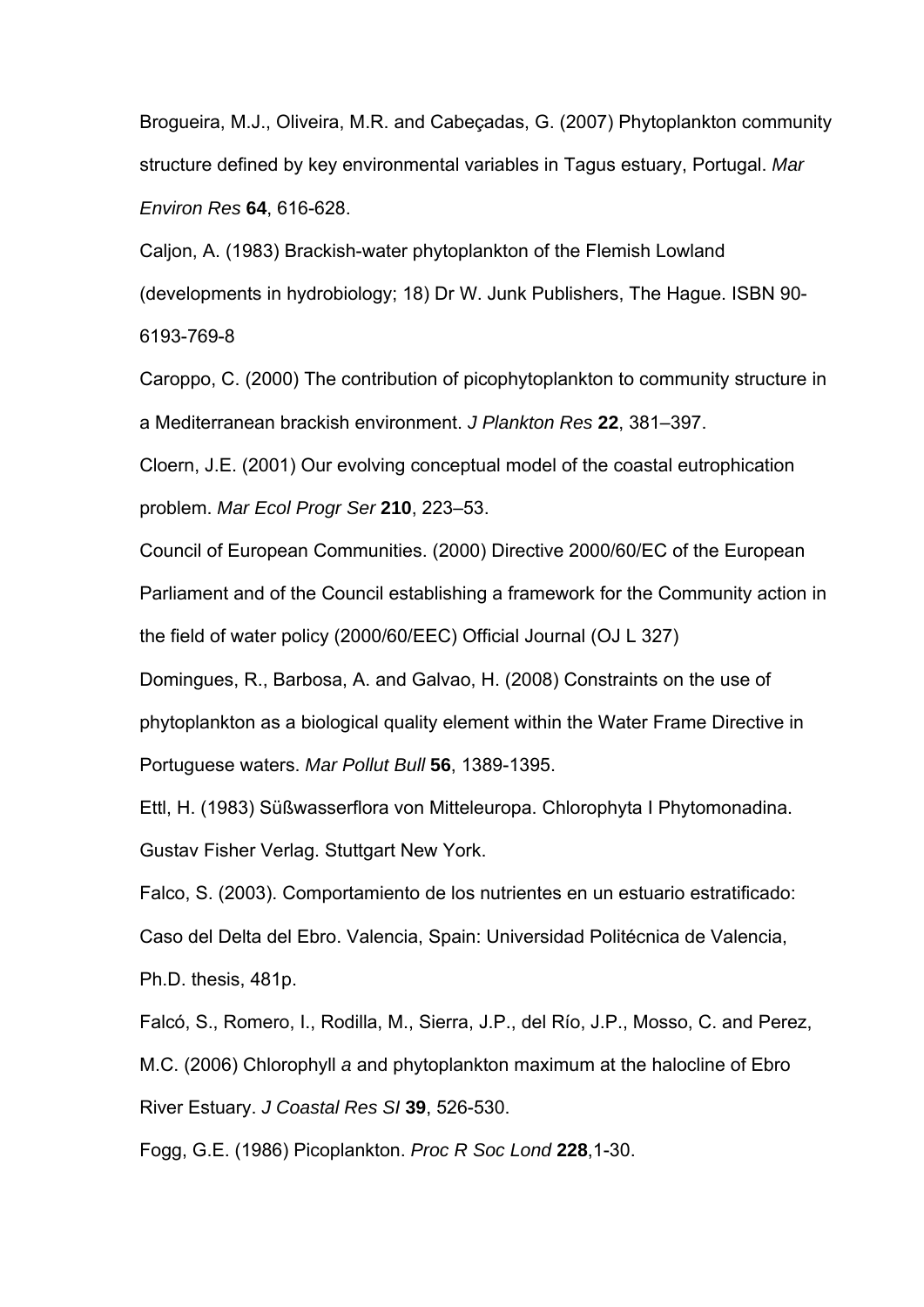Havskum, H., Schlüter, L., Scharek, R., Berdalet, E. and Jacquet, S (2004) Routine quantification of phytoplankton groups— microscopy or pigment analyses? *Mar ecolprog ser* **273**, 31-42

Johnson, P.W. and Sieburth, J,M. (1979) Chroococcoid cyanobacteria in the sea: A ubiquitous and diverse phototrophic biomass. *Limnol Oceanogr* **24**, 928–935. Kirkwood, D., Aminot, A. and Pertilla, M. (1991) Report on the results of the fourth intercomparison exercise for nutrients in sea water. *ICES Cooperative Research Report* 174.

Lidón, A., Ramos, C. and Rodrigo, A. (1999) Comparison of drainage estimation methods in irrigated citrus orchards. *Irrig Sci* **19**, 25-36.

Mösso, C., Sierra, J.P., Rodilla, M. and Romero, I. (2008) High vertical resolution sampling in density interfaces of estuaries and river plumes. *Estuar Coast* **31**, 258- 268.

Novarino, G. A. (2003) A companion to the identification of cryptomonad flagellates (Cryptophyceae = Cryptomonadea). *Hydrobiologia* **502**, 225–270.

Paches, M., Romero, I., Hermosilla, Z. and Martínez-Guijarro, R. (2012) PHYMED: An ecological classification system for the Water Framework Directive based on phytoplankton community composition. *Ecol Indic*. **19**, 15-23.

Parsons, Tr., Maita, Y. and Lalli, C.M. (1984) A manual of chemical and biological methods for seawater analysis. Pergamon Press. New York.

Perez-Ruzafa, A., Gilabert, J., Gutiérrez, J.M., Fernández, A.I., Marcos, C. and Sabah, S. (2002) Evidence of a planktonic food web response to changes in nutrient input dynamics in the Mar Menor coastal laggon, Spain. *Hydrobiologia* **475**, 359-369.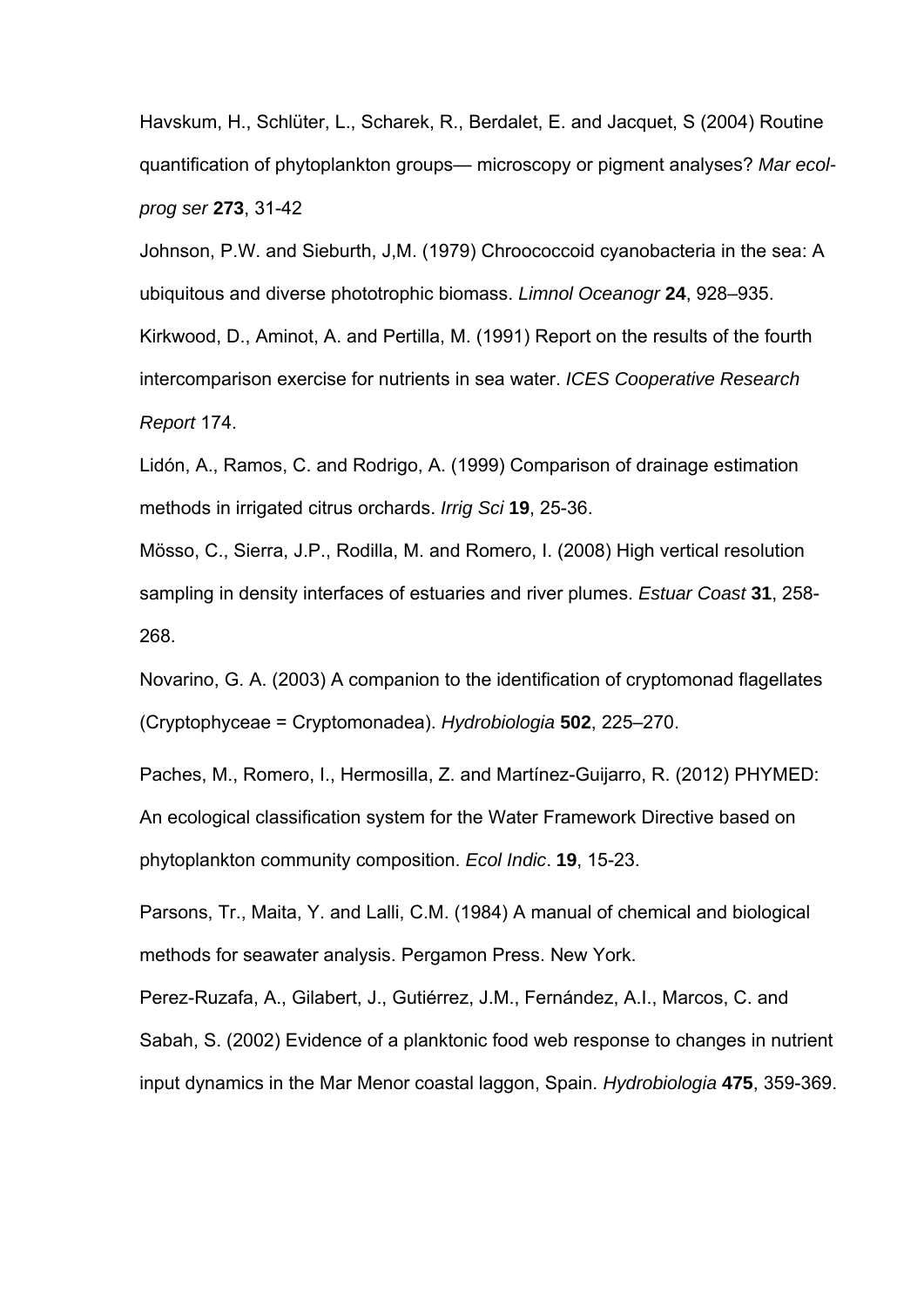Puigserver, M., Ramon, G., Moyà, G. and Martinez-Taberner, A. (2002) Planktonic chlorophyll a and eutrophication in two Mediterranean littoral systems (Mallorca Island, Spain). *Hydrobiologia* **475**, 493-504.

Ramos, C., Agut, A. and Lidón, A. (2002) Nitrate leaching in important crops of the Valencian Community region (Spain). *Environ Pollut* **118**, 215-223.

Ramos, M.C. (2001) Rainfall distribution patterns and their change over time in a Mediterranean area. *Theor appl climatol* **69**, 163-170.

Rojo, C. and Miracle, R. (1984) Fluctuación estacional de las poblaciones fitoplanctónicas del Estany de Cullera (Valencia). Anales de biología, 2 (Sección especial, 2) Universidad de Murcia (Spain) 161-168.

Rojo, C., Miracle, M.R. and Serra, M. (1986) Interrelación entre las especies de microalgas halladas en el Estany de Cullera (Valencia) *Limnetica* **2**, 3540. Round, F.E., Crawford, D. and Mann, G. (1990) The Diatoms. Biology and

morphology of the genera. Cambridge University Press

Sournia, A. (1978) Phytoplankton Manual. Monographs on oceanographic methodology UNESCO. Paris.

Suikkanen, S., Laamanen, M. and Huttunen, M. (2007) Long-term changes in summer phytoplankton communitites of the open Northern Baltic Sea. *Estuar Coast Shelf S* **71**, 580-592.

ter Braak, C.J.F. (1986) Canonical correspondence analysis: a new eigenvector technique for multivariate direct gradient analysis. *Ecology* **67**, 1167-1179.

ter Braak, C.J.F. and Šmilauer, P. (1998) CANOCO Reference Manual and User's Guide to CANOCO for Windows: Software for Canonical Community Ordination (version 4). Microcomputer Power Ithaca New York.

Tomas, C. (1997) Identifying marine phytoplankton. Academic Press.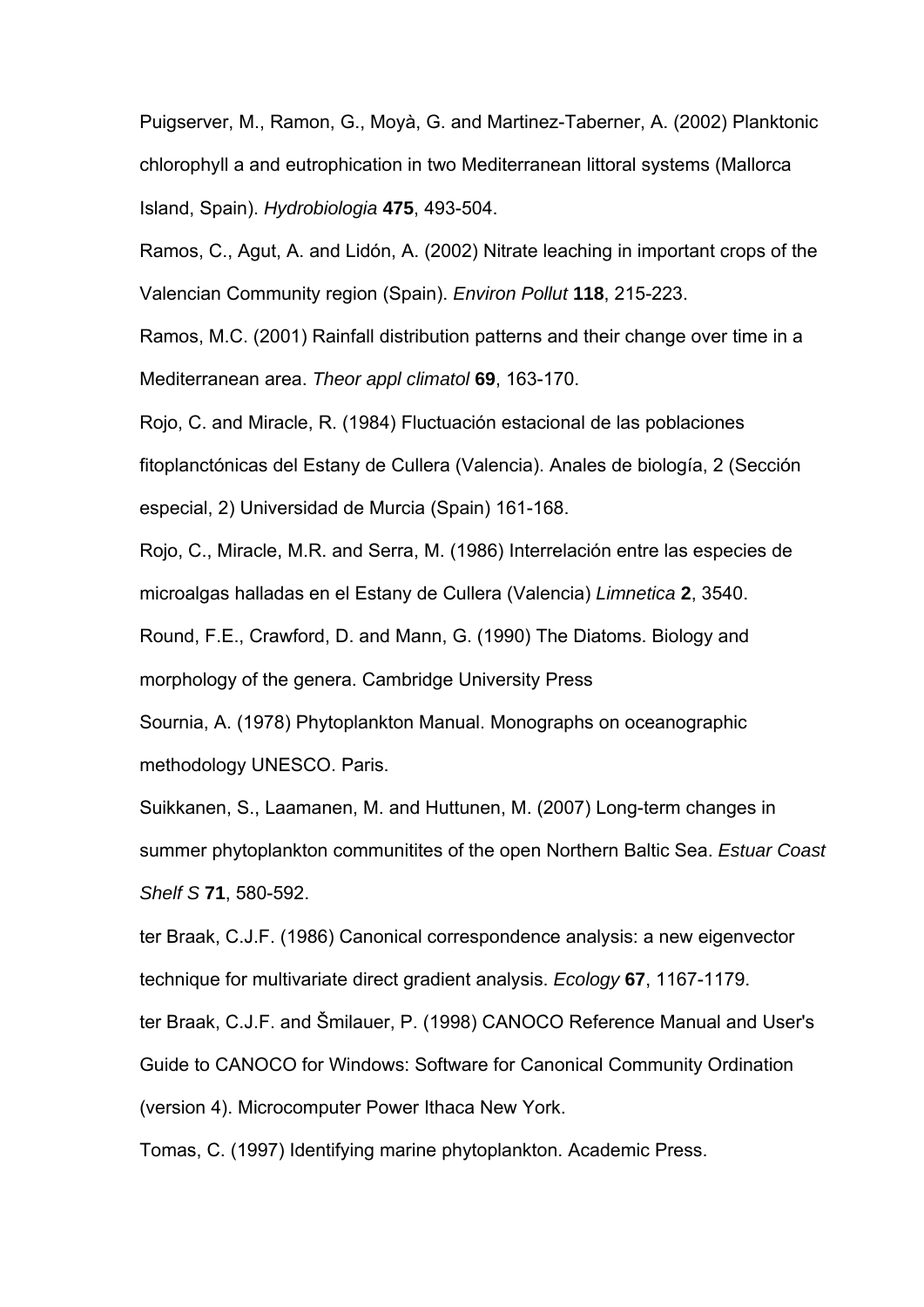Treguer, P. and Le Corre, P. (1975) Manuel d´analyse des sels nutritifs dans l´eau de mer. Université de Bretagne Occidentale, Brest.

Vargo, G.A. (1978) Using a fluorescence microscope. Phytoplankton manual. Monographs on Oceanography Metodology UNESCO, 108-112.

Vicente, E. and Miracle, M.R. (1988) Estructura y función de los procariotas en dos ecosistemas lagunares costeros: L'albufera de Valencia y l'Estany de Cullera. *Actas del Congreso de Biologia Ambiental. II Congreso Mundial Vasco pp.* 79-108. ISBN84-7585-146-0.

Reynolds, C. (2006) Ecology of phytoplankton. Cambridge University Press

# **Word count**

5029

# **Figure legends**

Fig. 1: Cullera Estany on the north-western Mediterranean coast. Location of sampling station. A-G irrigation channels

Fig. 2: Vertical profiles of physical and chemical parameters for the sampling station Fig. 3: Cell densities of the main phytoplankton groups found in the Cullera Estany sampling station

Fig. 4: Redundancy Analysis (RDA) plot showing relation phytoplankton with physico-chemical parameters. Empty square March campaign; Solid star May campaign; Solid circles July camping; Empty circles October campaign

# **Table**

Table 1. Dates and depth profiles for the sampling station